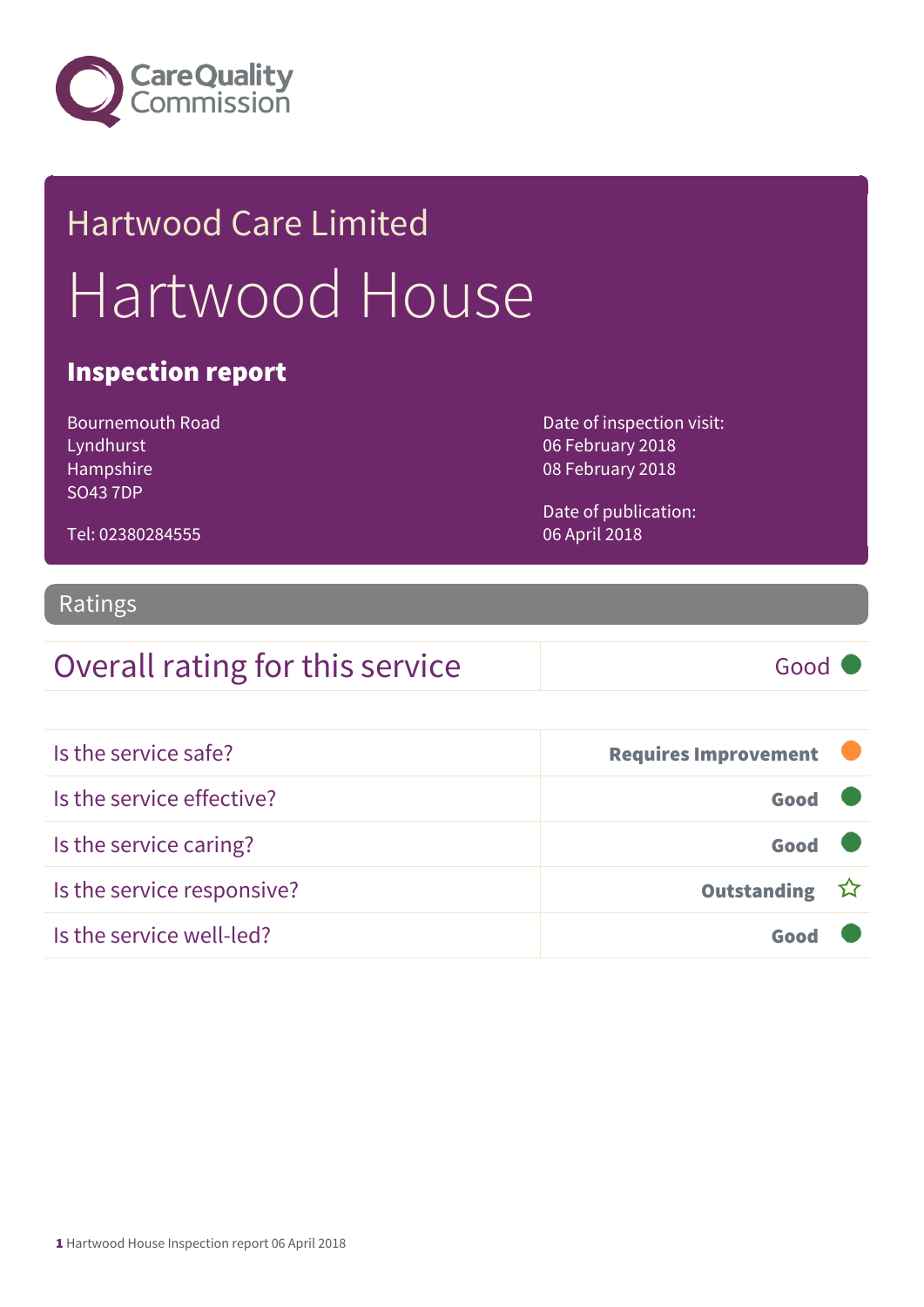#### Overall summary

Hartwood House is a care home with nursing. People in care homes receive accommodation and their care as a single package under one contractual agreement. The Care Quality Commission (CQC) regulates both the premises and the care provided and both were looked at during this inspection. Hartwood House provides accommodation for up to 50 people. It is arranged over three floors. The Emery Down Unit is on the lower ground floor and provides care for up to 10 people. The Limewood unit on the ground floor provides care for 20 people and the Minstead unit is on the first floor and currently focuses on caring for up to 20 people living with dementia.

The service had a registered manager. A registered manager is a person who has registered with the Care Quality Commission (CQC) to manage the service. Like registered providers, they are 'registered persons'. Registered persons have legal responsibility for meeting the requirements in the Health and Social Care Act and associated Regulations about how the service is run.

At the last inspection, the service was rated overall as 'Good'. At this inspection we found the service remained overall 'Good' but with some areas where improvements could be made, for example, improvements were needed to how some aspects of people's medicines were managed and we found that in a small number of cases, risks to people's health and wellbeing were not being effectively managed. Staff raised concerns about how, and the number of, staff were deployed. They felt that at times, this prevented them from meeting people's needs in a timely manner.

Other areas were good or outstanding.

Staff had an excellent knowledge and understanding of the people they were supporting and this helped to ensure people received care and support which was responsive to their needs. Staff went the extra mile to provide care that was meaningful to people and provided them with opportunities to access their community and take part in events that were of interest to them.

Communication was provided in ways which met people's individual needs, including the use of information technology, so they had access to information that was meaningful to them

Appropriate checks had been made to ensure that new staff were suitable to work in the home.

Accidents and incidents were investigated and action taken to reduce the risk of further harm.

Care plans provided a record of people's individual needs and staff were provided with opportunities to develop their skills and knowledge and performed their role effectively.

Staff sought people's consent before providing care and people were encouraged and supported to make decisions about their care and support. Staff worked in accordance with the Mental Capacity Act 2005 and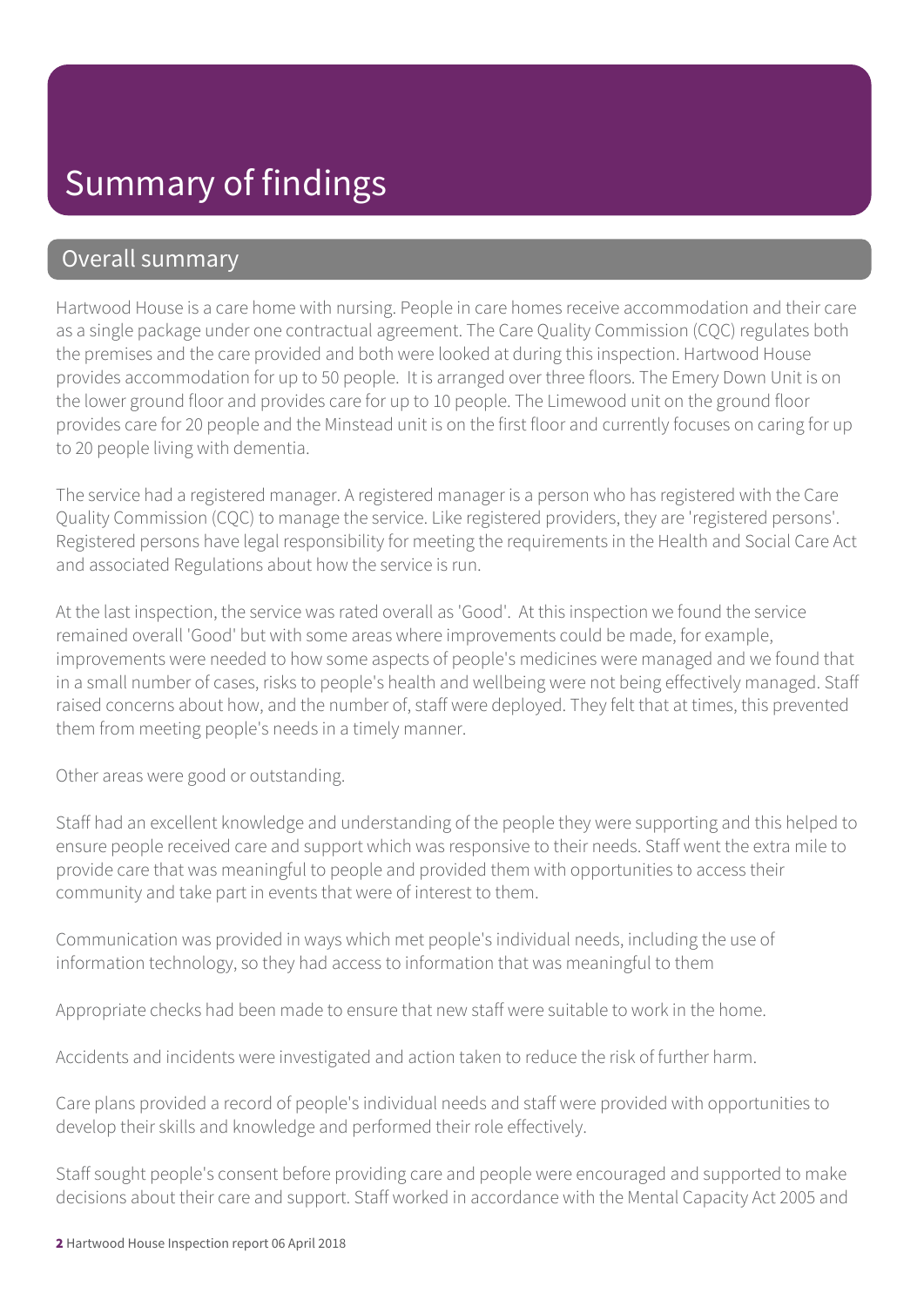the Deprivation of Liberty Safeguards were applied appropriately.

People were supported to have enough to eat and drink and the premises were purpose built and their design and layout met the needs of people using the service.

Where necessary a range of healthcare professionals including GP's, dentists and speech and language therapists, had been involved in planning peoples support to ensure their health care needs were met.

People were cared for by kind and compassionate staff. Staff were passionate about their role and spoke with enthusiasm about providing person centred care. People were treated with dignity and respect.

Feedback showed that staff provided compassionate care to people reaching the end of their life. Plans were in place to develop more detailed end of life care plans to support this.

The registered manager and provider had systems in place to monitor the quality and safety of care people received. The provider sought feedback from people, their relatives and from staff and used this to continually improve the service.

People and their relatives spoke positively about the registered manager. They felt the home was well run and they all said they would recommend the home to others. Some staff felt that they would value the manager having a greater presence on the units. They felt this would help them to feel more supported and help ensure that the registered manager understood their perception of staffing pressures.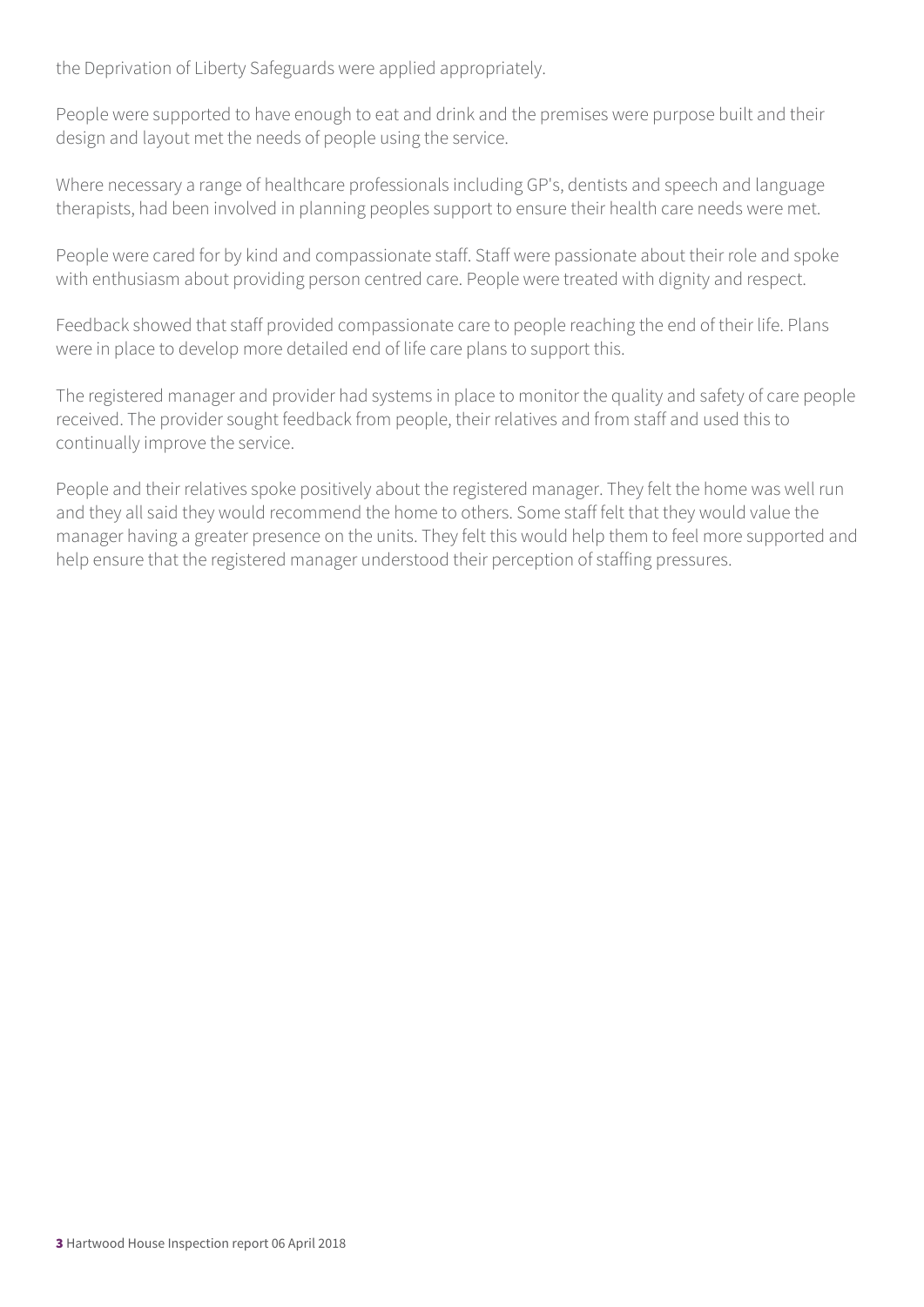#### The five questions we ask about services and what we found

We always ask the following five questions of services.

| Is the service safe?                                                                                                                                                                                                                                                                                                                                                                               | <b>Requires Improvement</b> |
|----------------------------------------------------------------------------------------------------------------------------------------------------------------------------------------------------------------------------------------------------------------------------------------------------------------------------------------------------------------------------------------------------|-----------------------------|
| The service remained requires improvement.                                                                                                                                                                                                                                                                                                                                                         |                             |
| Improvements were needed to how some aspects of people's<br>medicines were managed and we found that in a small number<br>of cases, risks to people's health and wellbeing were not being<br>effectively managed.                                                                                                                                                                                  |                             |
| Staff raised concerns about how, and the number of, staff<br>deployed. They felt that at times, this prevented them from<br>meeting people's needs in a timely manner.                                                                                                                                                                                                                             |                             |
| Appropriate checks had been made to ensure that new staff were<br>suitable to work in the home.                                                                                                                                                                                                                                                                                                    |                             |
| Accidents and incidents were investigated and action taken to<br>reduce the risk of further harm.                                                                                                                                                                                                                                                                                                  |                             |
| Is the service effective?                                                                                                                                                                                                                                                                                                                                                                          | Good                        |
| The service remained good.                                                                                                                                                                                                                                                                                                                                                                         |                             |
| Is the service caring?                                                                                                                                                                                                                                                                                                                                                                             | Good                        |
| The service remained good.                                                                                                                                                                                                                                                                                                                                                                         |                             |
| Is the service responsive?                                                                                                                                                                                                                                                                                                                                                                         | <b>Outstanding</b>          |
| The service had improved to outstanding.                                                                                                                                                                                                                                                                                                                                                           |                             |
| Staff had an excellent knowledge and understanding of the<br>people they were supporting and this helped to ensure people<br>received care and support which was responsive to their needs.<br>Staff went the extra mile to provide care that was meaningful to<br>people and provided them with opportunities to access their<br>community and take part in events that were of interest to them. |                             |
| Communication was provided in ways which met people's<br>individual needs, including the use of information technology, so<br>they had access to information that was meaningful to them.                                                                                                                                                                                                          |                             |
| Feedback showed that staff provided compassionate care to                                                                                                                                                                                                                                                                                                                                          |                             |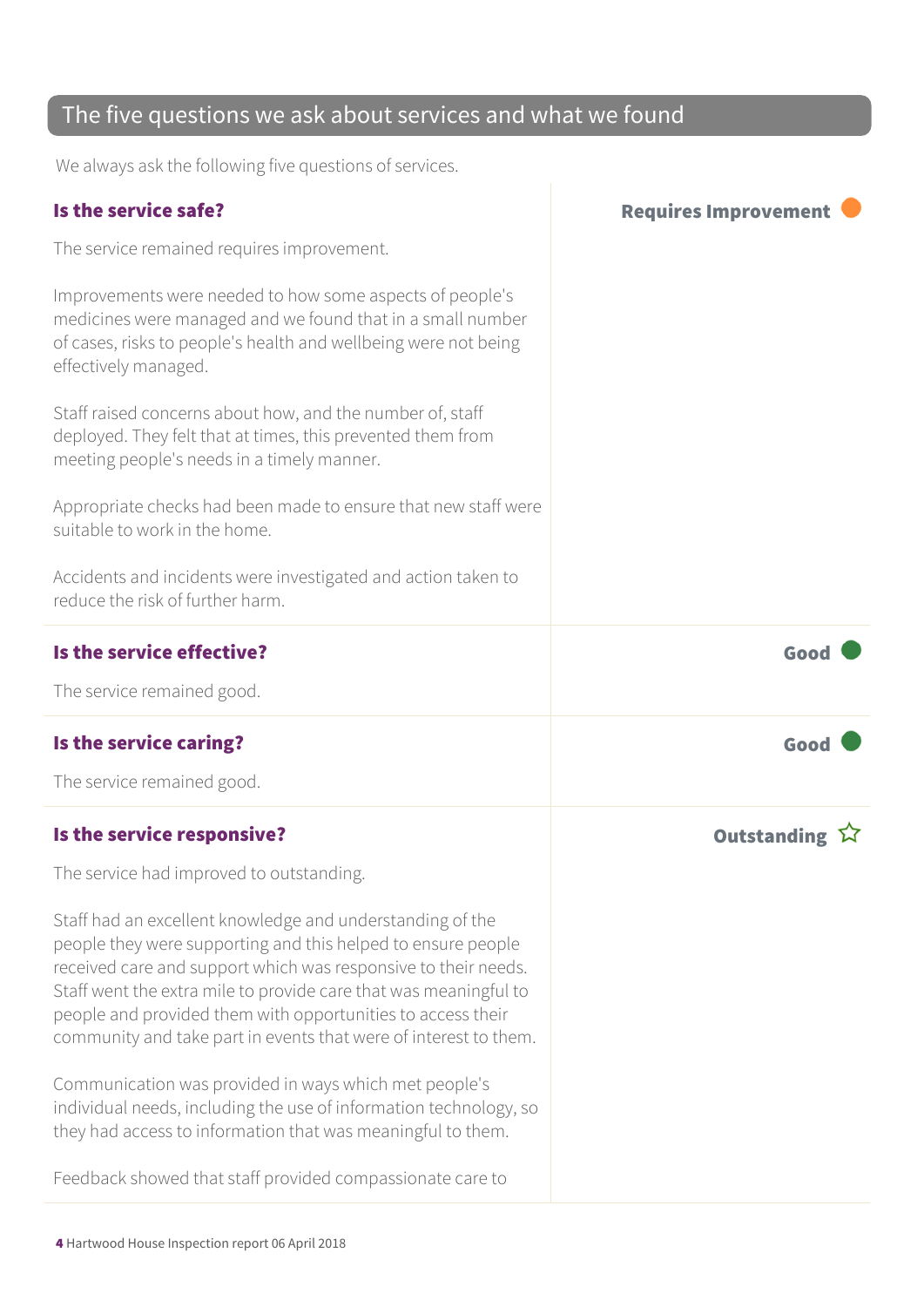| people reaching the end of their life. Plans were in place to<br>develop more detailed end of life care plans to support this. |      |
|--------------------------------------------------------------------------------------------------------------------------------|------|
| Is the service well-led?                                                                                                       | Good |
| The service remained good.                                                                                                     |      |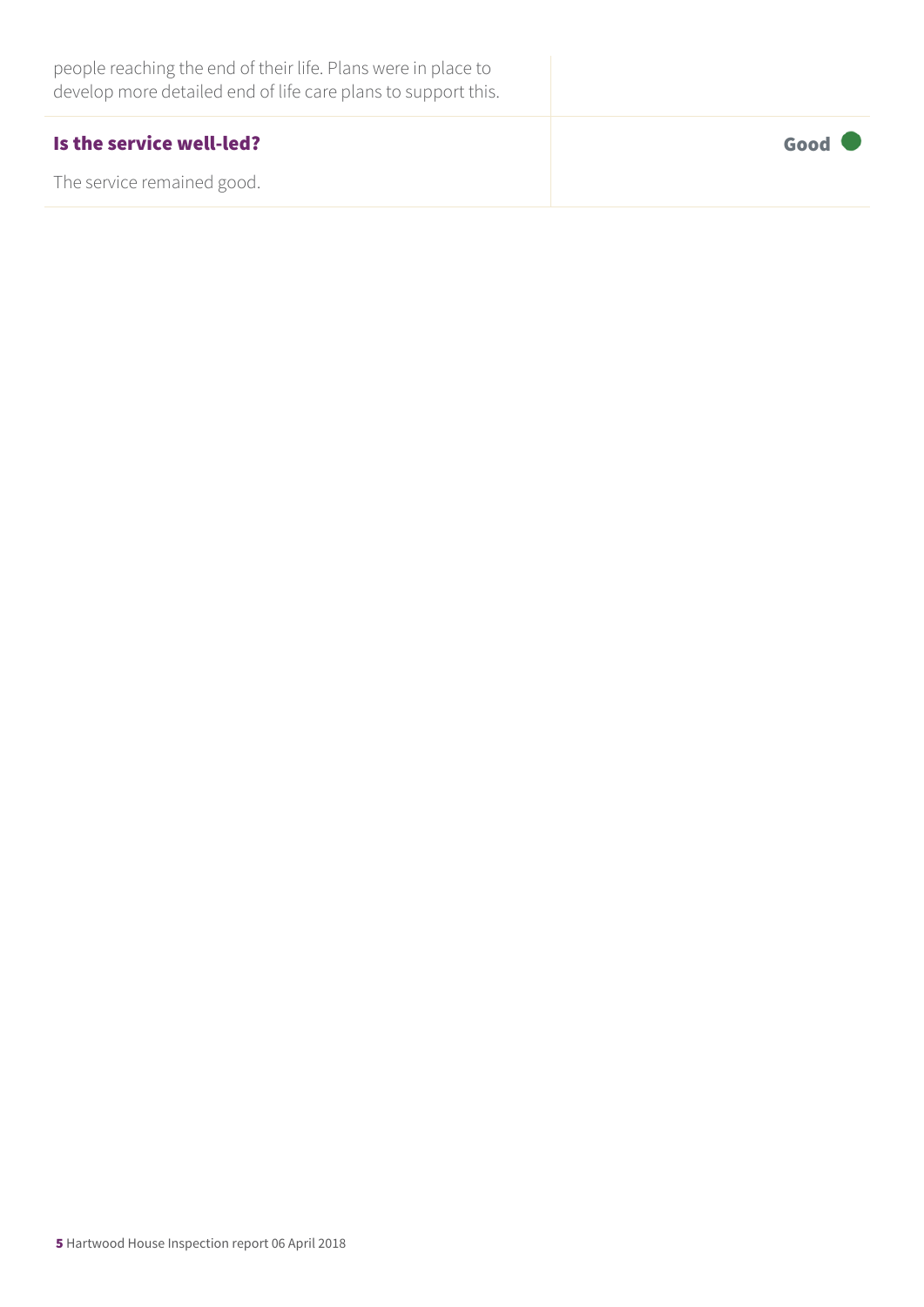

# Hartwood House Detailed findings

# Background to this inspection

We carried out this inspection under Section 60 of the Health and Social Care Act 2008 as part of our regulatory functions. This inspection checked whether the provider is meeting the legal requirements and regulations associated with the Health and Social Care Act 2008, to look at the overall quality of the service, and to provide a rating for the service under the Care Act 2014

We carried out this inspection sooner than planned as we had received information of concern about the manner in which some people's care was being provided. These concerns are under investigation and the provider and registered manager have been working with the local authority safeguarding teams to address these. During the inspection, we received additional information which indicated potential concerns about the care provided during the night, such as staff members sleeping whilst on duty or disabling devices such as alarm mats that alert staff that people might be at out of bed and require assistance. These concerns have also been shared with the local authority safeguarding teams and we are confident that the provider has taken appropriate action to mitigate these and to ensure people are safe.

This was an unannounced inspection which took place over two days on 6 and 8 February 2018. On the first day of our visit, the inspection team consisted of two inspectors and an expert by experience. An expert by experience is a person who has personal experience of using or caring for someone who has used this type of service. On the second day, the team consisted of one inspector.

Before the inspection, we reviewed all the information we held about the service including previous inspection reports and notifications received by the Care Quality Commission. A notification tells us about important issues and events which have happened at the service. The provider had completed a Provider Information Return (PIR). This is a form that asks the provider to give some key information about the service, such as what the service does well and improvements they plan to make. We used this information to help us decide what areas to focus on during our inspection.

During the inspection we spoke with 14 people who used the service and the relatives of a further seven people. We undertook a range of observations and used the Short Observational Framework for Inspection (SOFI). SOFI is a way of observing care to help us understand the experience of people who could not talk with us. We spoke with the registered manager, deputy manager, nominated individual or representative of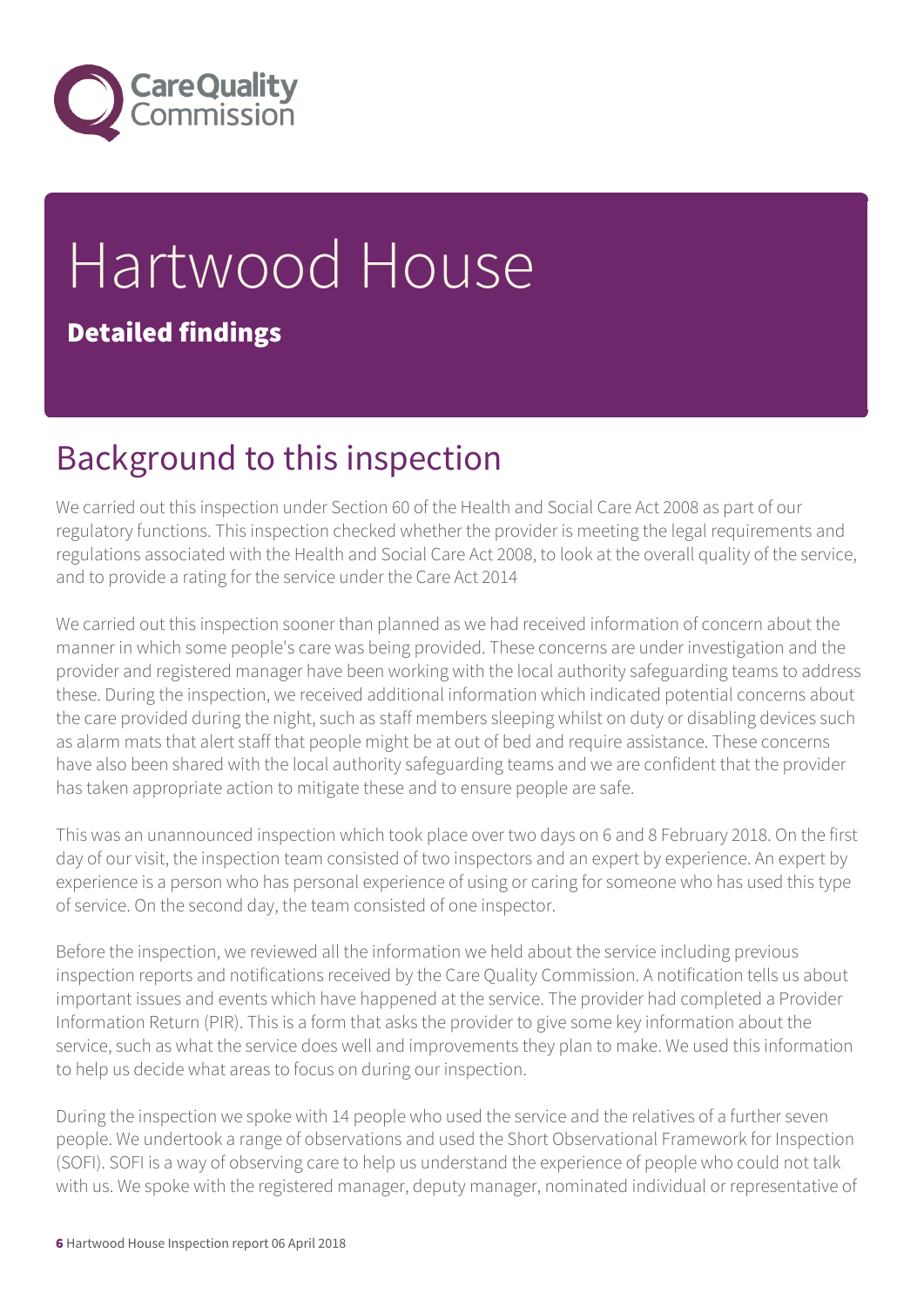the provider, care and quality manager, the assistant chef, three registered nurses and ten care workers, some of whom worked at night. We reviewed the care records of seven people in detail and aspects of another three people's care plans. We also looked at the recruitment and training records for eight staff and other records relating to the management of the service such as audits, incidents, policies and staff rotas.

During and following the inspection we sought feedback from a number of health and social care professionals about the care provided at Hartwood House. Four of these provided a response.

The last inspection of Hartford House was in February 2016 during which we identified that improvements were needed to ensure that care was provided by a stable staff team and to how some aspects of medicines were managed.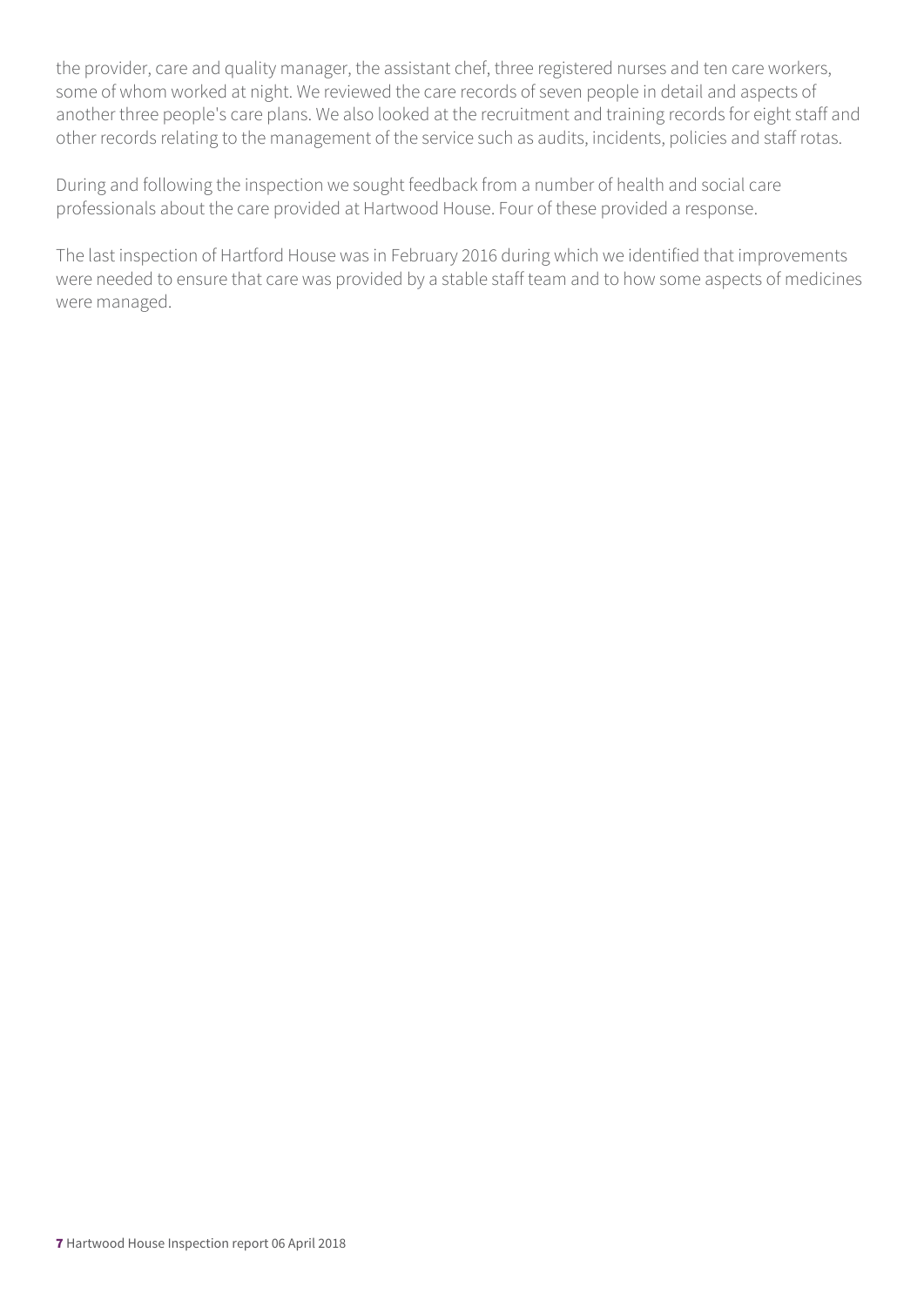### Is the service safe?

# Our findings

People told us they felt safe at Hartwood House and this was confirmed by their relatives. One person told us, "Oh definitely [I feel safe] and it helps my daughter to know I feel safe". A relative told us, "[the person's] condition makes them vulnerable but he's quite safe here". A second relative told us, "I'm over the moon with the care, I'm in most days, have talked to all the staff, I've never had any sense of mistreatment".

Our last inspection had identified that improvements were needed to how some aspects of people's medicines were managed. This inspection found that whilst overall medicines were managed safely, some improvements could still be made. For example, topical medicines administration records (TMAR's) were not always being fully completed to demonstrate that people were having their topical creams as prescribed. We found a number of medicines awaiting disposal but which had not yet been recorded in the disposals book. Handwritten entries on the MAR had not been countersigned in Iine with best practice guidance and we found four recording errors where people's medicines had been administered but not signed for. We discussed these issues with the leadership team and we are confident that measures have or are being taken to address these.

Controlled drugs were stored and administered safely. Controlled drugs (CD's) are medicines which are controlled under the Misuse of Drugs Act 1971 and which require special storage, recording and administration procedures. Staff administering medicines had received training and had their competency assessed on an annual basis. Homely remedies were available within the service. Homely remedies are medicines the public can buy over the counter to treat minor illnesses like headaches and colds. The use of these medicines had been agreed with the GP and protocols were in place for their administration. Each person had a medicines administration record (MAR) which contained the information needed to support the safe administration of medicines. The temperature of the fridge and treatment room was now being monitored regularly.

We observed people being given their medicines, this was managed in a safe and person centred manner. Medicines care plans gave information on how people liked to take their medicines and care plans described risks associated with medicines. For example, one person was taking a medicine which thins the blood and could cause excessive bruising or bleeding. This was clearly identified in their moving and handling and falls care plans. Medicines reviews took place regularly to ensure these were effectively managing people's pain, anxiety and physical health symptoms.

At our last inspection, feedback from people and staff about the staffing levels had been mixed. At this inspection, people and their relatives were overall more positive, for example, one relative said, 'They have a bell push and an alarm mat as they have had falls, they come quickly if you press the button". Another relative told us, "In an emergency someone is there within 30 seconds at the most". Our observations during the inspection indicated that people's needs were being met in a timely and attentive manner and we found that whilst staff were busy, care was still delivered in an unhurried and person centred manner. Current staffing levels on the Emery Down unit was one registered nurse and two care workers. Both Limewood and Minstead units had four care workers in the morning, reducing to three care workers for afternoon/late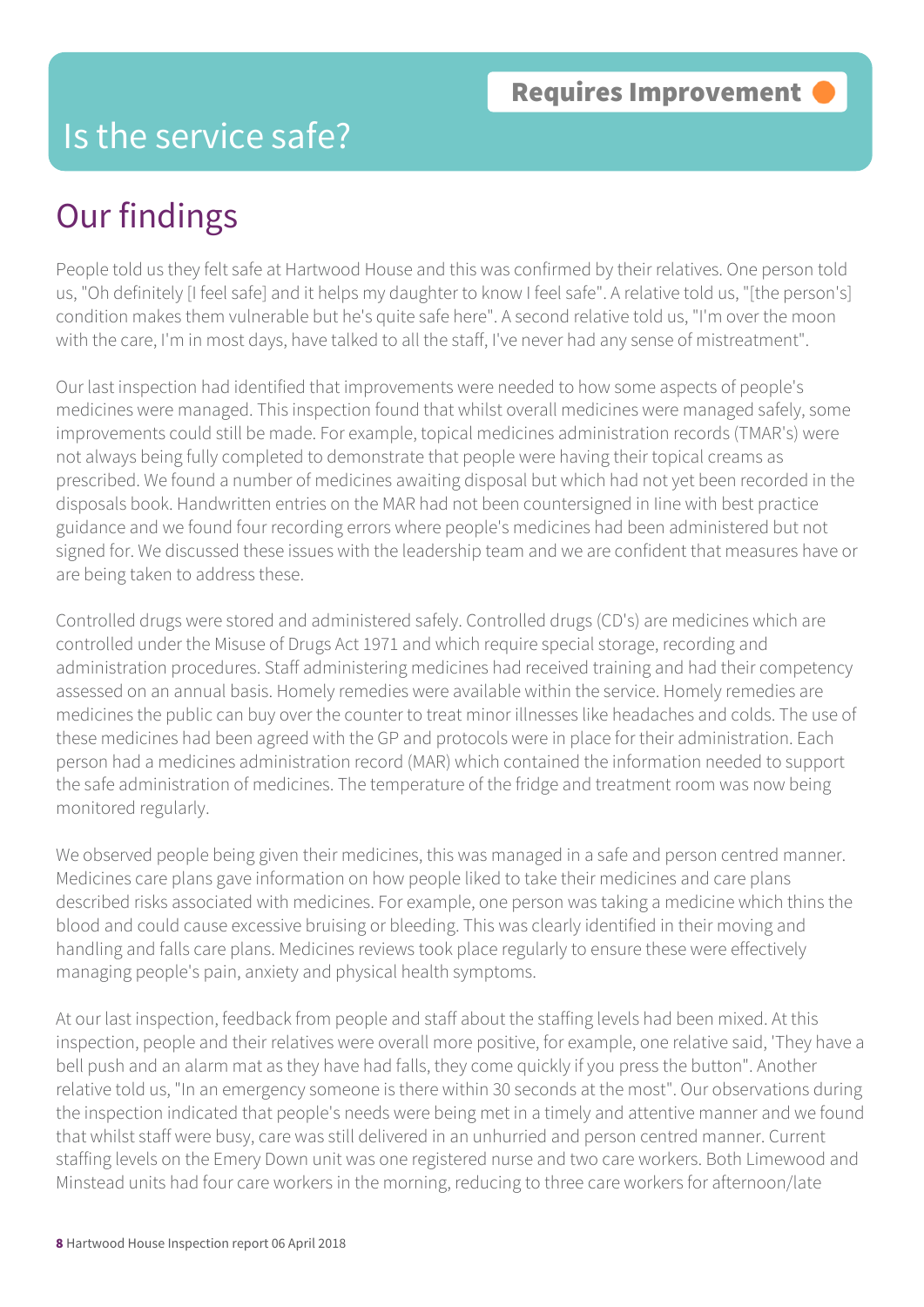shifts. Night shifts were staffed by one registered nurse and five care workers. The rotas showed these staffing levels were usually achieved albeit it with the use of regular agency staff. An ancillary team of housekeeping, administration, kitchen and maintenance staff were also employed.

Whilst people were more positive, some of the staff we spoke with still raised concerns about how, and the numbers of, staff deployed. For example, some staff felt that there should be four staff on late shifts as well as early shifts. One care worker said, "The mornings are ok, but they [people] are more tired in the evening and so need more support but you have to rush them a little bit". Another staff member told us that in the evenings, people might, at times, have to wait for the toilet if two staff were assisting one person and a third was administering medicines for example. A third care worker said, "We can be short staffed and not feel supported, we cannot always give the care we want especially when more full, there is an impact on the residents as we can't be everywhere". We noted that dedicated time had not been provided for senior staff to complete tasks such as booking in medicines which meant they had to balance this alongside their caring responsibilities.

Staff also felt more could be done to effectively deploy staff in a manner that helped to achieve a better skill mix between the number of permanent and agency workers on a given shift. For example, rotas showed that on the 1 February 2018, Minstead unit was staff by one relief worker and three agency staff, whereas Limewood Unit had four permanent staff members and just one agency. There were other similar examples. The registered manager told us that staff could always seek help from other floors, but staff told us this was not so easy in practice.

The registered manager did not currently use a specific tool to determine the number of staff and the manner in which they were deployed. They told us that decisions about staffing levels were based upon their knowledge of people's needs and of their assessed needs. The provider's head of care and quality explained that the provider was reviewing a number of options in order to assess whether a tool would assist with determining staffing arrangements and if so to find the most appropriate tool for the service.

To support ongoing decisions about staffing numbers and their deployment in future, we recommend that the provider adopt a more systematic approach to determining numbers of staff deployed to ensure that this reflects people's assessed needs.

The provider had appropriate safeguarding policies and procedures in place which made explicit links to the local authority's safeguarding procedures. Most staff had received training in safeguarding adults and there were systems in place to report concerns about abuse. We found however, that whilst staff had a positive attitude to keeping people safe and protecting them from harm, some staff were not fully confident about how and with whom to raise concerns about people's safety. The registered manager told us that the systems in place for raising safeguarding concerns would be reiterated at the next staff meeting and that there were plans already in place for staff to be given reference cards, to keep on them, reminding them of safeguarding procedures. A whistleblowing policy was in place and readily accessible to staff and staff told us they were aware of this.

Risks associated with people's care needs had been assessed and informed plans of care to ensure their safety. People had individual risk assessments relating to needs such as maintenance of skin integrity, choking, nutrition, mobility, inability to use the call bell and moving and handling. Where equipment was used to ensure the safety and welfare of people, such as bed rails, pressure relieving mattresses and alarm mats, the risks associated with this equipment had been assessed. For example, for people who were at risk of a breakdown in their skin integrity, a system was in place to ensure air mattresses were correctly set at therapeutic levels to reduce the risk of skin damage. Care records gave clear information on the setting for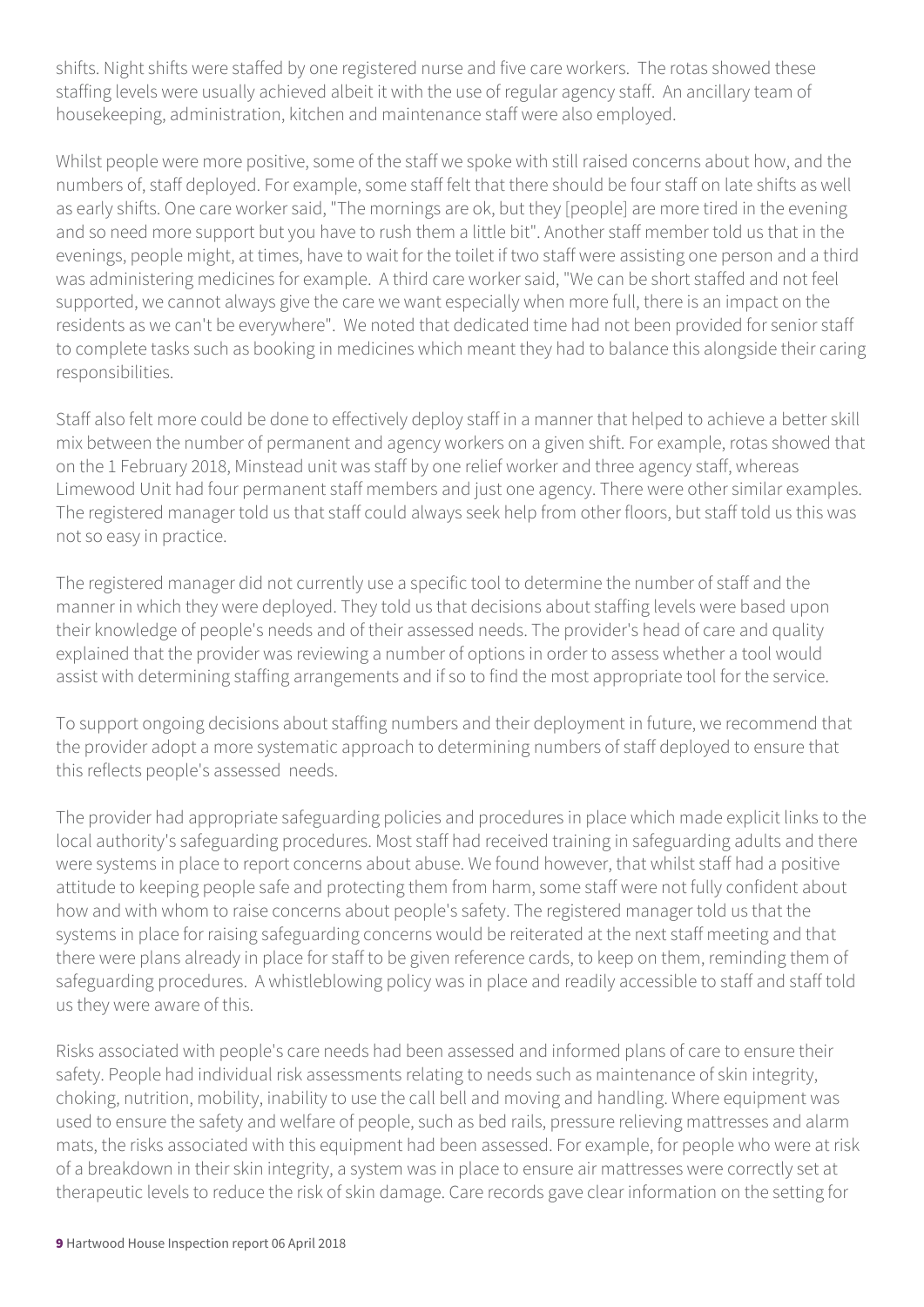this equipment and this was monitored daily by staff. To enhance post falls care pathways, there were plans to roll out a new post falls protocol across the home.

Risks associated with long term health conditions such as diabetes, epilepsy and asthma were clearly identified in care plans. For example, one person was at risk of seizures. Their care plans clearly identified the risks associated with this and how staff should support this person to manage this condition. Where people were at risk of displaying behaviour which might challenge others, behaviour care plans were in place. We did note that some of these could be more detailed, but the staff we spoke with had a good and consistent understanding of how to try and support people and to de-escalate behaviours.

We did note two areas of concern. One person was at risk of falling from bed. Their mobility plan stated that bed rails must not be used due to their risk of climbing over these and sustaining injury. We noted however, that the person had a bed rail risk assessment, which stated that rails could be used when the person was agitated. A staff member had felt that this helped the person to feel more settled, however, we were concerned that being in an agitated stated increased the risk that the person might try and climb over the bed rails, actually exacerbating their risk of harm. We discussed this with the registered manager and we have been advised that upon review, bed rails will no longer be used for this person. We also noted that on the Minstead unit, eight of the 13 people had lost weight within the last month. Staff told us that the weight loss was due to people being unwell with flu and that this was being monitored. However, one person losing weight had been placed on food and fluid charts so that their nutritional risks could be monitored more closely, however, we found that a number of their daily charts had not been completed fully. This was of particular concern bearing in mind the person's weight loss and meant staff could not be confident that the person was being provided with adequate nutrition.

There were a range of systems and processes in place to identify and manage risks associated with the environment. Maintenance staff completed a range of health and safety checks, for example, the lift was regularly serviced and checks were made of the safety of gas appliances, the call bell system, profiling beds, bed rails and window restrictors. Clinical equipment such as the suction machine was checked to ensure this was in good working order before staff used this. A fire risk assessment had been completed in November 2017 and regular checks were undertaken of fire and water safety within the service. We did note that there had been a poor response to the two most recent fire drills at night. In response, the registered manager planned to repeat the drills on a fortnightly basis, to ensure that staff understood and acted upon their responsibilities. People had personal emergency evacuation plans (PEEPS) which detailed the assistance they would require for safe evacuation of their home. A business continuity plan was in place and set out the arrangements for ensuring the service was maintained in light of foreseeable emergencies.

Recruitment practices were overall safe. Most of the relevant checks had been completed before staff worked in the service unsupervised. These included identity checks, references and Disclosure and Barring Service checks. Checks were also made to ensure that the registered nurses were registered with the body responsible for the regulation of health care professionals. We did note that in the case of two staff members, their records did not include a full employment history. We pointed this out to the registered manager who obtained this information during the inspection.

Each of the people we spoke with felt that the home was clean. Throughout our visit, we did not find any malodours and we observed that staff used appropriate personal protective equipment (PPE). The kitchen was clean and the service had recently been awarded the highest rating following a food hygiene inspection. Suitable cleaning schedules were in place. We did note that these were not always being completed at weekends. We discussed this with the registered manager who told us that additional cleaning staff had just been recruited and that in future, records would evidence that cleaning was being completed on a daily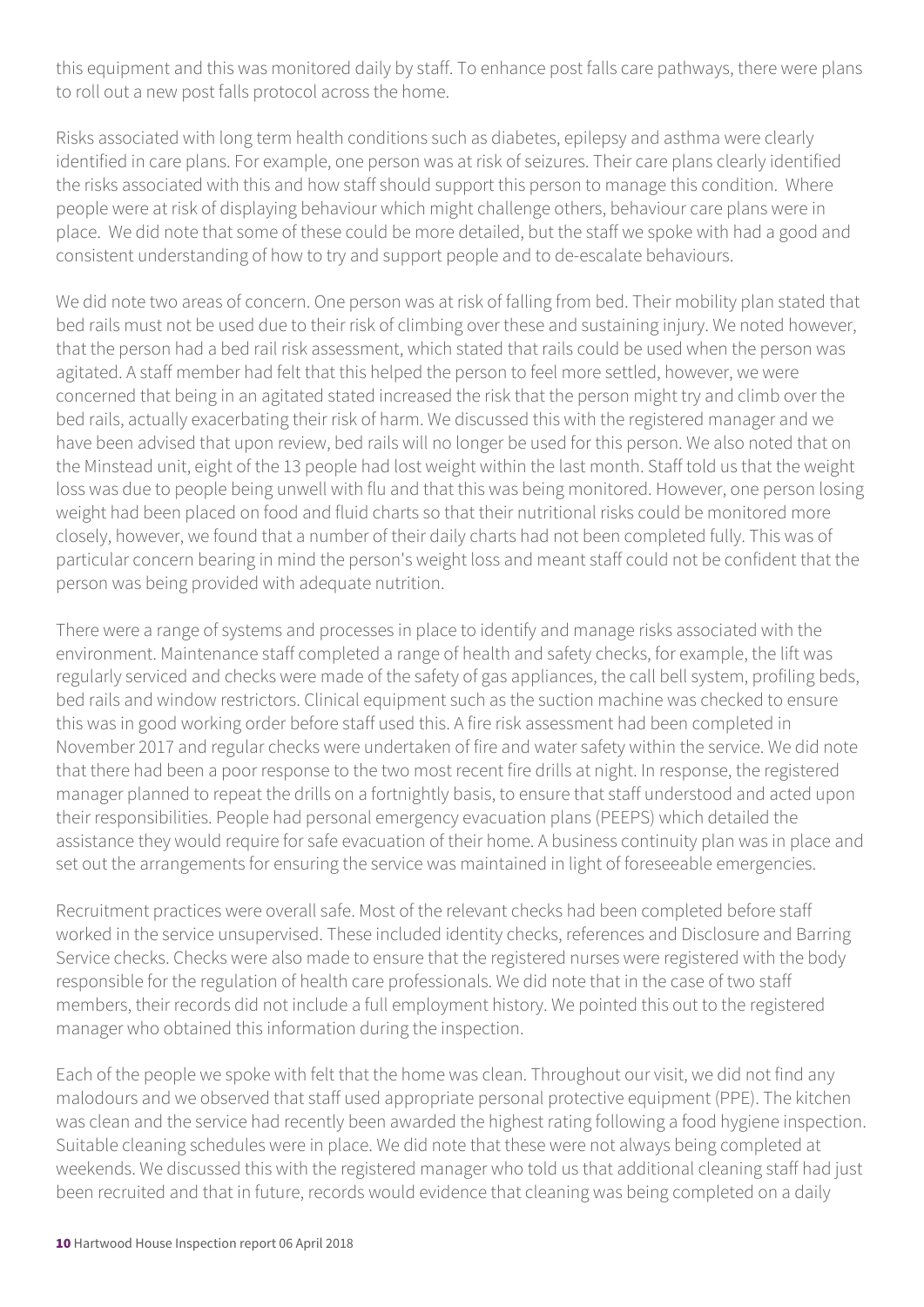#### basis.

Incidents and accidents which occurred in the home were recorded and monitored for trends or patterns. In most cases, the actions which had been taken to address any concerns were clearly documented. For example, one person had had three falls in three days. Staff had alerted the GP after the second fall and had identified this person had an infection. We did identify concerns in relation to how one incident had been dealt with and we have asked the registered manager to investigate this and feedback to us any learning or recommendations in light of this. The registered manager prepared monthly reports for the provider which recorded the number of incidents, infections, safeguarding concerns or wounds. This enabled any trends or themes to be identified, learning to be shared and also enabled the provider to have oversight of risks within the service.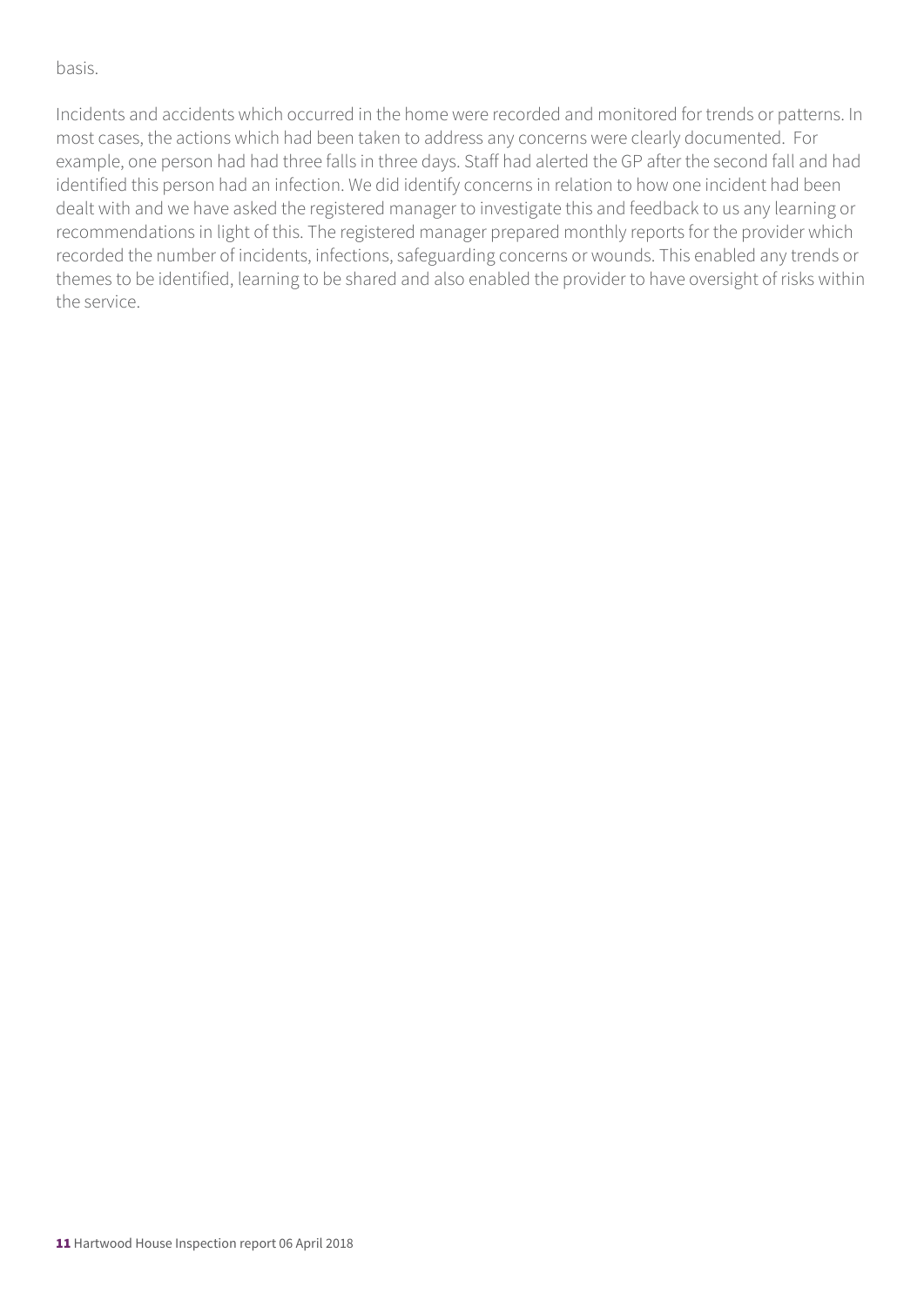## Is the service effective?

# Our findings

People and their relatives told us that the staff were skilled and met their needs effectively. For example, one relative said, "Yes they are well trained, I have never felt they [staff] did not know what they were doing" and another said, "Everyone deals with [the person] very professionally". A health care professional told us, "The home atmosphere is peaceful and calming, the decoration is excellent and all residents appear to be well cared for and happy".

Before a person came to stay at the service, a comprehensive assessment of their care needs was carried out to gather information from the person and where appropriate from their relatives and any professionals involved in their care. This helped to ensure that appropriate decisions were made about whether the service would be able to meet the person's needs. These initial assessments were used as the basis for more comprehensive care plans which described the person's needs in a range of areas such as personal care, eating and drinking, mobility and social activity. Short term care plans were in place for people with acute health care needs and where required people had care plans which described how chronic pain was to be managed. We did identify however that the system did not always ensure care plans were always up to date and reflected people's current needs. Key information about changes to people's needs were sometimes, only reflected in the monthly evaluation document which was filed separately to the actual care plan. We found for example, that one person's eating and drinking plan stated that they were eating well. It was not until we read the monthly evaluation document that we discovered that in fact the person had lost a significant amount of weight. Whilst action was being taken to address this, the person's care plan had not been updated to reflect this. The registered manager advised that there were plans to shortly introduce an electronic care planning system which they were confident would help to ensure that people's records were updated in a more contemporaneous manner.

New staff received an induction to the home and were supernumerary for a period of time during which they had opportunities to shadow the more experienced staff. Inexperienced or staff new to care completed the Care Certificate. The Care Certificate sets out explicitly the learning outcomes, competences and standards of care that care workers are expected to demonstrate. A small number of staff had not completed the care certificate in a timely manner. We discussed this with the provider and action is being taken to address this.

The provider designated certain training as mandatory and this was provided through a mixture of face to face and online training. This included subjects such as moving and handling, health and safety, fire training, infection control, safeguarding, dementia awareness, food hygiene and emergency first aid. Staff were able to complete additional training relevant to the needs of people using the service. For example, falls awareness and continence care. Further, more detailed training on caring for people with dementia was also planned. We did note from a review of the training records that some staff had not received all of the training relevant to their roles. For example, the manual handling training for 14 of the 30 care and nursing staff had expired. In a small number of cases, staff had been working at the service for over a year but had only undertaken minimal training. We have discussed this with the registered manager and since the inspection, additional manual handling training has been completed and a more robust approach is being taken to ensure that all staff complete the training required for their role in a timely manner.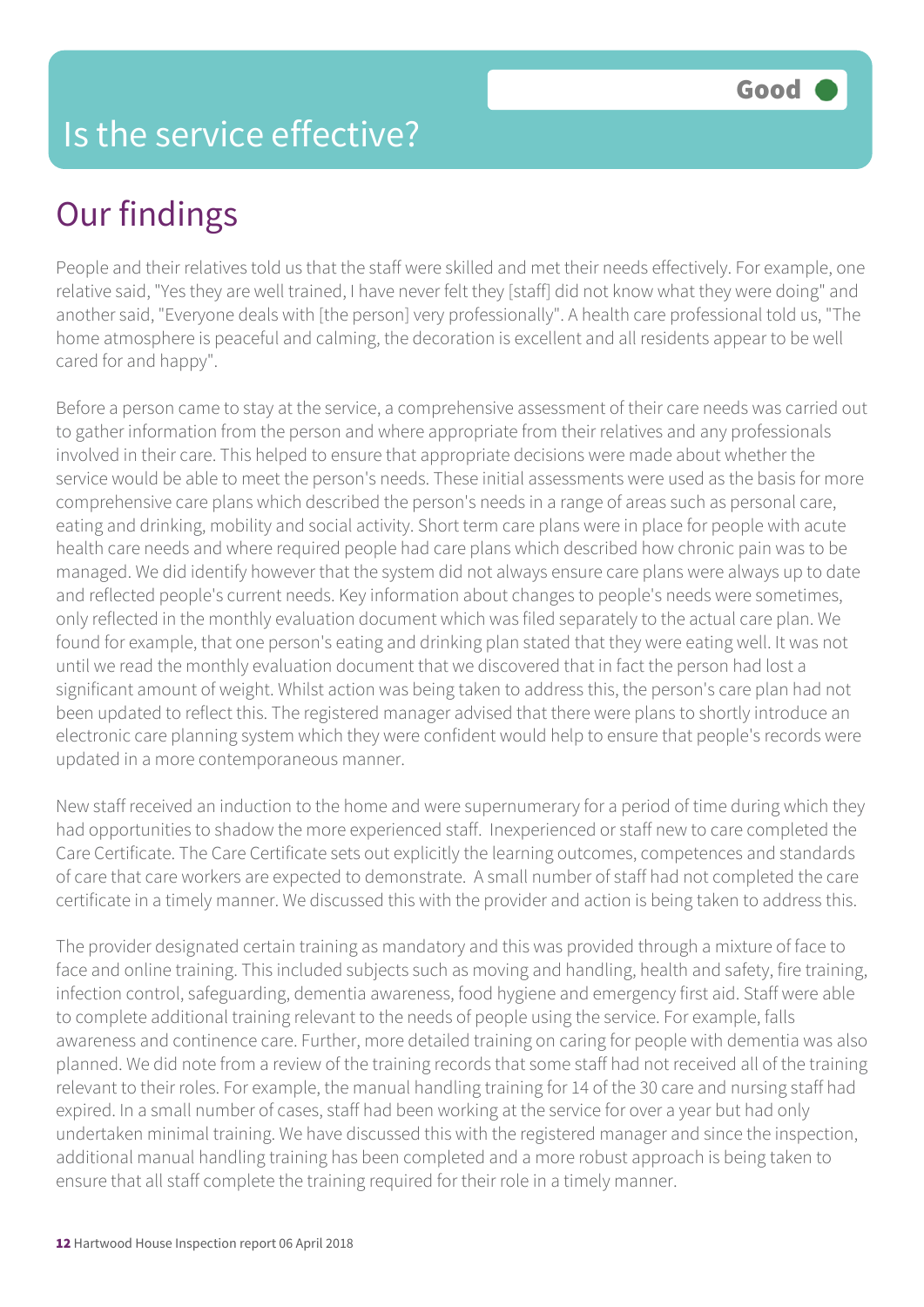Staff were encouraged to undertake nationally recognised qualifications in health and social care. The provider was also committed to supporting registered nurses to gain their revalidation and had supported staff to attend external training in a range of clinical skills such as verification of death and in the use of syringe drivers. Revalidation is the way in which nurses demonstrate to their professional body they continue to practice safely and effectively and can therefore remain on the nursing register. The registered nursing team was quite stable and helped to ensure that people received effective clinical care. For example, the service had recently effectively managed a potential outbreak of flu, managing to contain this to one floor. There were a number of plans being developed to introduce more clinical pathways and incorporation of best practice guidance in areas such as dementia care and end of life care. Whilst clinical governance meetings had not taken place for three months, these were now back in place and working well as a tool to share skills and knowledge and problem solve amongst the nursing team.

Supervision was taking place, but not always at the frequency determined by the provider. We looked at the supervision records for 2017, this showed that some staff had received four or five supervisions, but others had received just two or three. Supervision is an important tool and ensures that staff fully understand their role and responsibilities. Feedback from staff about the effectiveness of supervision was varied, some staff felt it was helpful and informative, whilst others felt it was less so with one care worker saying, "Useful? No, it's something I go through". We fed this back to the registered manager and head of care and quality who advised that they would do some work with staff to explore this further and see how this might be improved upon.

People were mostly positive about the food. One person told us, "The food is excellent, served up nicely and always hot". A relative said, "The food is second to none". Care plans identified specific dietary needs, likes and preferences and the cook was aware of these as well as any food allergies or intolerances. The menus had recently been revised in response to feedback from people and included a range of options for breakfast and a three course lunch and dinner. People were positive about the amount of choices available and told us that an alternative menu was always available if they did not like what was on the main menu. A selection of hot and cold drinks were available throughout the day and each person we visited had water or juice in their rooms. People also had access to fresh fruit and we observed people being supported to eat fresh pineapple during the inspection.

We observed people having their lunch on the first day of our inspection. The meals were presented attractively and looked appetising and people were able to have wine with their meal if they chose. Where people needed support to eat and drink, this was provided in a way that was safe, dignified and respectful of the individual. For example, one person's needs fluctuated between needing full support taking foods and drinks from a small spoon with thickener added, to being able to drink normal fluids from a beaker with support. Staff were patient and supportive in providing this person's meal. Staff readily chatted with people whilst serving the meals and clearly explained to people what the meal was.

One person required a registered nurse to provide nutritional support through a feeding tube. Care plans gave clear information on how this was to be managed. These included how the person should be supported to take a suitable position when their food was being administered and also clear actions on how to maintain the feeding tube and reduce the risk of infection or other complications with this equipment. Registered nurses had been assessed as competent to administer food and there was clear information for staff on who to contact should there be any difficulty with this. We saw this person was also offered very small amounts of fluid or liquid diet safely to enhance their quality of life.

Staff worked closely with health and social care professionals to ensure people received effective care in line with their needs. A GP attended a weekly routine visit to the home, during which they were able to review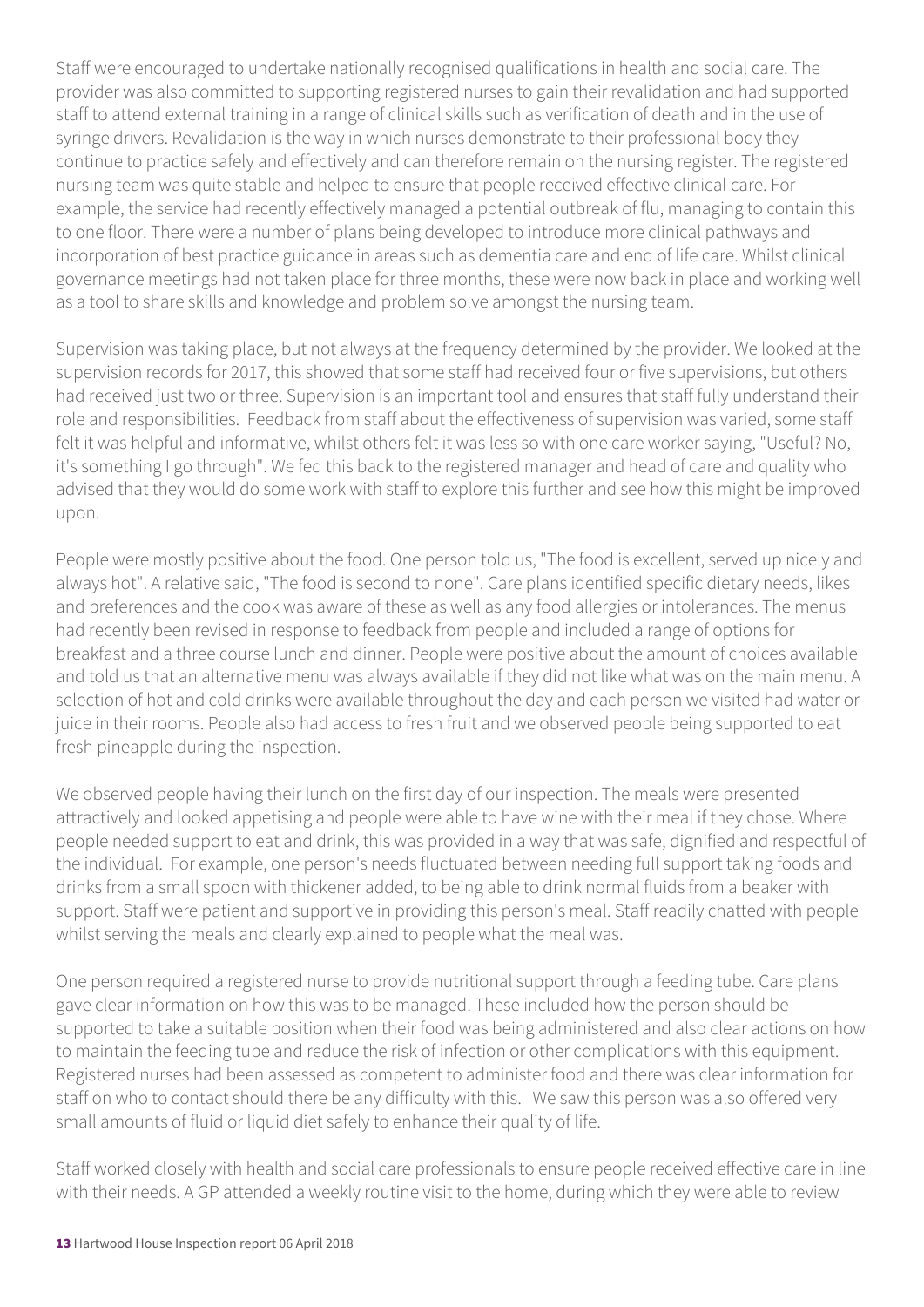people about whom staff had concerns or who were presenting as being unwell. Registered nurses recorded a range of observations for people on a monthly basis and these were used to inform consultations with the GP. A visiting GP told us registered nursing staff gave them clear information about people's needs and that this enabled them to clearly assess any concerns they had about people's condition.

Other health care professionals such as specialist nurses, speech and language therapists, community physiotherapists and occupational therapists had also been involved in people's care. People were supported to visit the dentist and optician. Clear records of all communications with health and social care professionals were kept and informed plans of care for people. For example, one person had complex moving and handling and mobility needs. Staff had ensured information from a physiotherapist and occupational therapist was clearly included in the person's care plan and staff had a good understanding of this need.

The design and layout of the premises met people's needs. There were a range of pleasant areas where people could choose to spend their day or entertain visitors. Each floor had a kitchenette where people could make drinks or snacks for themselves or their guests. People's rooms were spacious and were furnished with their own personal possessions. There were landscaped and fully accessible gardens which included a variety of areas for people to enjoy. Minstead unit had been designed and decorated with the needs of people living with dementia in mind. For example, toilets were all clearly signed and the doors painted in the same colour. There was a variety of reminiscence items people could engage with. We did note that throughout the day on Minstead Unit, a contemporary music radio channel was playing. We felt this might not be in keeping with people's known musical preferences. We brought this to the attention of the registered manager so that this could be explored with staff. Equipment such as specialist baths, chair raisers, raised toilets and wheelchairs were readily available in the home and were clean and ready to use. The home had Wi-Fi throughout and laptops people could loan to keep in contact with family members. Technology was used to effectively support the safety and welfare of people . Pressure mats were in use to reduce the risk of falls for people.

People and their relatives told us that staff sought their consent before providing care and that they were encouraged and supported to make decisions about their care and support. For example, a relative told us, their family member was never made to take part in events saying, "She is encouraged at certain events, but they accept her choices…they encourage you nicely". People had signed consent forms in relation to their care plans and to having their photograph taken. Where people had appointed a legal representative to make decisions on their behalf, copies of the legal documents were maintained within the service, or action was being taken to obtain these.

Where there was doubt about a person's capacity to make decisions about their care, mental capacity assessments had been appropriately undertaken and documented in line with the Mental Capacity Act (MCA) 2005 which ensured that the person's rights were protected. The MCA provides a legal framework for making particular decisions on behalf of people who may lack the mental capacity to do so for themselves. The Act requires that as far as possible people make their own decisions and are helped to do so when needed. When they lack mental capacity to take particular decisions, any made on their behalf must be in their best interests and as least restrictive as possible.

People can only be deprived of their liberty to receive care and treatment when this is in their best interests and legally authorised under the MCA. The application procedures for this in care homes and hospitals are called the Deprivation of Liberty Safeguards (DoLS). Some people who lived at the home were subject to a DoLS and staff had a good understanding of the reasons for these safeguards and the implications this had on people. We did note that one person's DoLS was subject to two conditions. One of these stated that the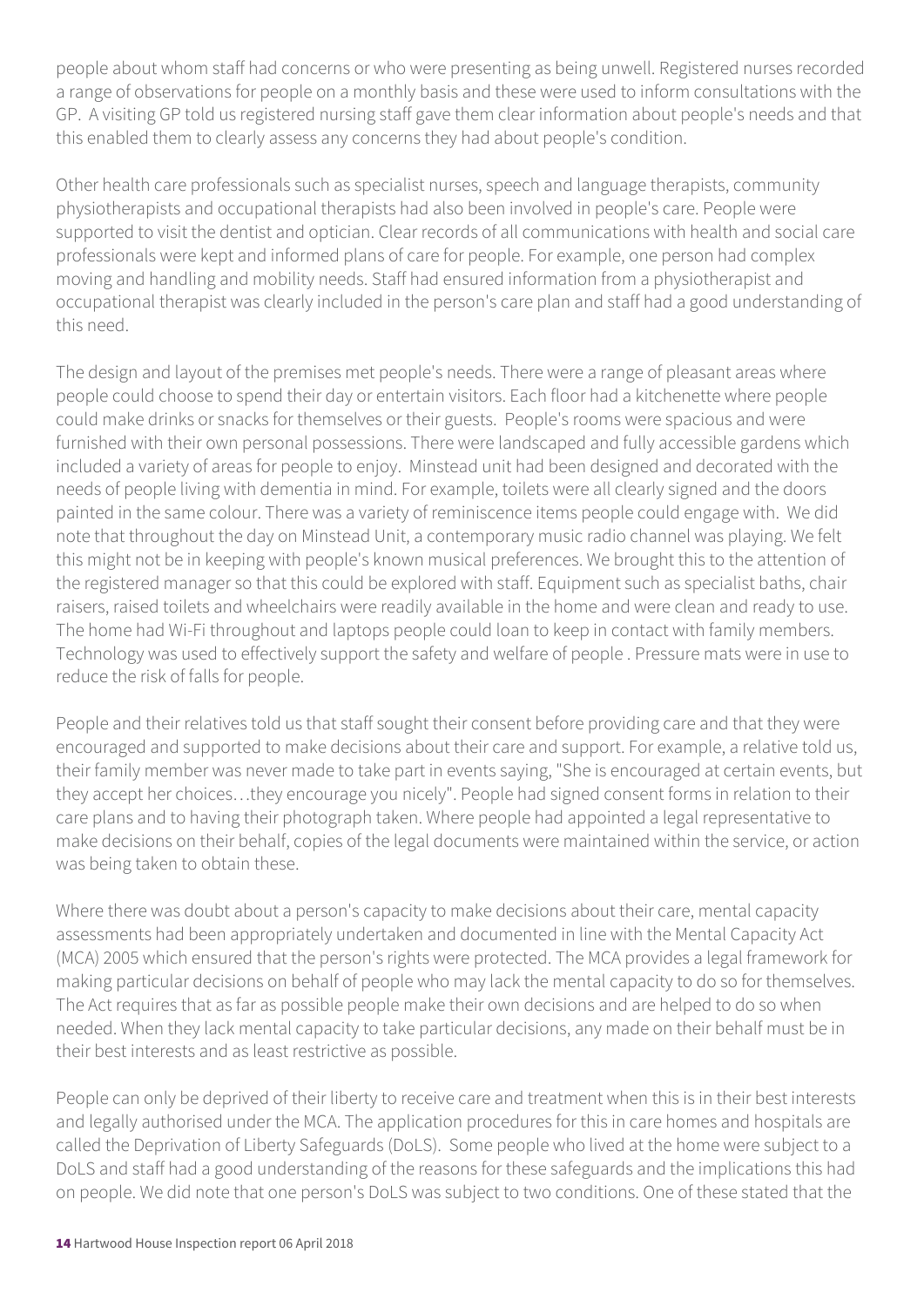person be reviewed by the community mental health team. This had not yet taken place. We spoke with the registered manager who explained that this had been due to the fact that the person was a temporary patient at the local GP surgery. We have been told that arrangements have now been made for this to take place.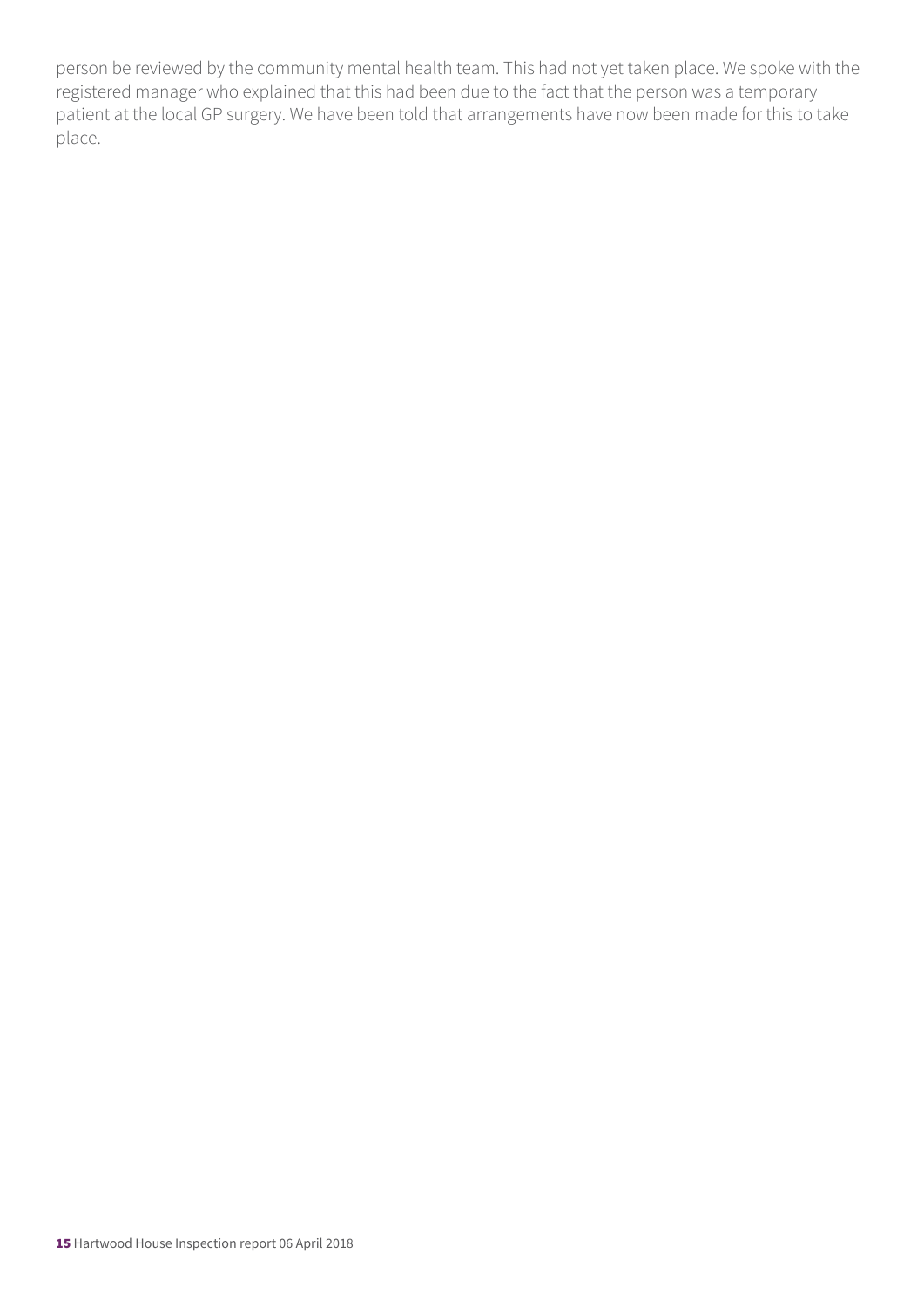# Our findings

Throughout the inspection a number of people told us how happy they were living at Hartwood House. For example, one person said, "It's a lovely place in every respect, I couldn't find a better place, its very peaceful, no rules or regulations…the staff are very happy…I would choose this place above any other". This view was shared by a number of relatives with one saying, "We feel really lucky we have found this place" and another telling us, "We have been impressed with the commitment of the management and staff towards [the person's] welfare. The staff are very approachable and friendly and happy to listen and help with any concerns we have about [the person] and their health. Everybody shows high levels of patience in what can sometimes be trying behaviour".

People told us they were cared for by staff who were kind and caring. For example, one person told us, "They [the staff] are all kind and caring, there is nothing I don't like". Relatives also commented on the caring nature of staff with one saying, "All the agency staff are nice, but the permanent ones are special". Another relative told us, "I ask myself, how can [the staff] be so kind and patient". A social care professional gave us positive feedback about the caring nature of the service saying, "Whenever I have been in the home I have seen a caring attitude from the staff and the clients appeared to be well looked after".

Staff spoke fondly about the people they supported and it was clear they had developed meaningful relationships with them. For example, one care worker said, "I have the feeling that this is my family" and another said, "We care really well and know people really well, we are quite passionate, see them as our extended family". A third care worker said, "I am doing with my heart what others do for a wage".

We saw a considerable number of warm and friendly exchanges between staff and people. For example, staff were heard to chat to people about the weather and about the rugby that had been on at the weekend. Staff bent down to speak with people at their level and spoke in a calm and reassuring manner. Staff were seen to be attentive, offering to help people get into comfortable positions and providing regular drinks. We saw one staff member note that a person had just woken, they said tenderly, "Hello, are you waking up now sleepyhead, are you going to have something to drink". They proceeded to support the person to take a drink in an unhurried manner giving them plenty of time to rest between sips.

Staff spoke of the importance of promoting a family environment and a number of relatives commented on how welcome they were made to feel at the service, for example, one relative told us, "All the staff are welcoming, I find it very good here, I'm always offered drinks". Another relative said, "We have been to a BBQ and a curry night". They explained that as they didn't like curry, the chef had made them an alternative. They told us, "They do spoil us". They went on to say, "We, relatives, pets, dogs are always welcome, there are no restrictions, it's so open and friendly".

Staff tried to promote people's independence wherever possible. For example, one person had expressed a wish to increase their mobility and to retain their independence. To support this staff had suggested that a treadmill be obtained in order that they could exercise daily. This had increased the person's confidence and they had now expressed a wish to walk to the local village to collect their own newspaper. Staff were in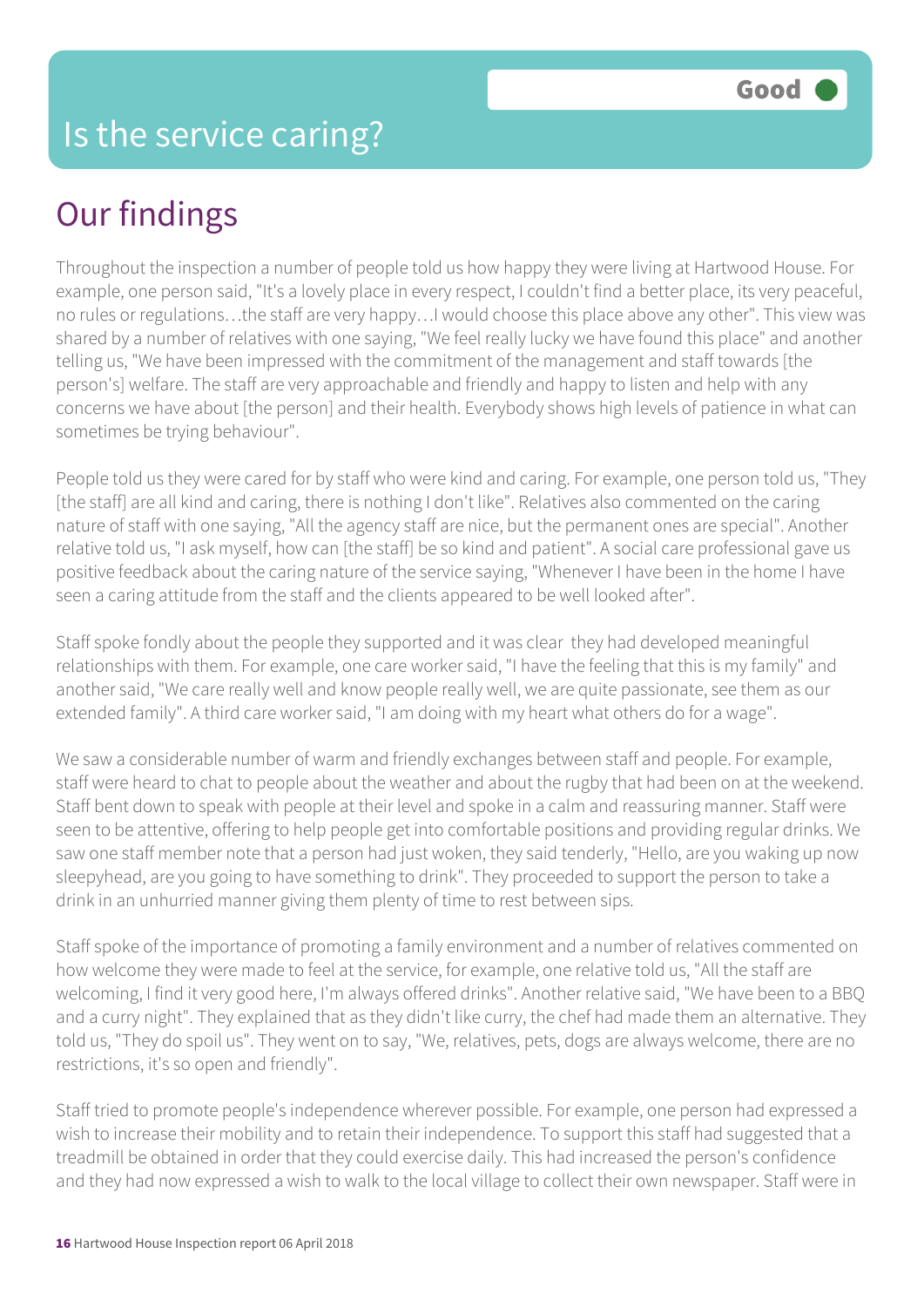the process of supporting the person to do this.

People told us they were treated with dignity and respect and when staff spoke with us, they referred to people in a respectful and dignified way. A relative told us, "All staff show such genuine respect". Our observations indicated that care was provided in a discreet manner and that staff were mindful of people's dignity. For example, we saw a staff member discreetly suggest to one person that they change their jacket for one which was cleaner. People looked well cared for and were observed to be smartly dressed, wearing jewellery and nail polish, where this was their wish, and having hair that was brushed and styled.

People were provided with opportunities to follow their religious beliefs. A staff member told us how one person loved the 23rd psalm and so they spent time reciting this to them. They told us how they would also pray with people if this was important to them. Twice a month religious services were also held.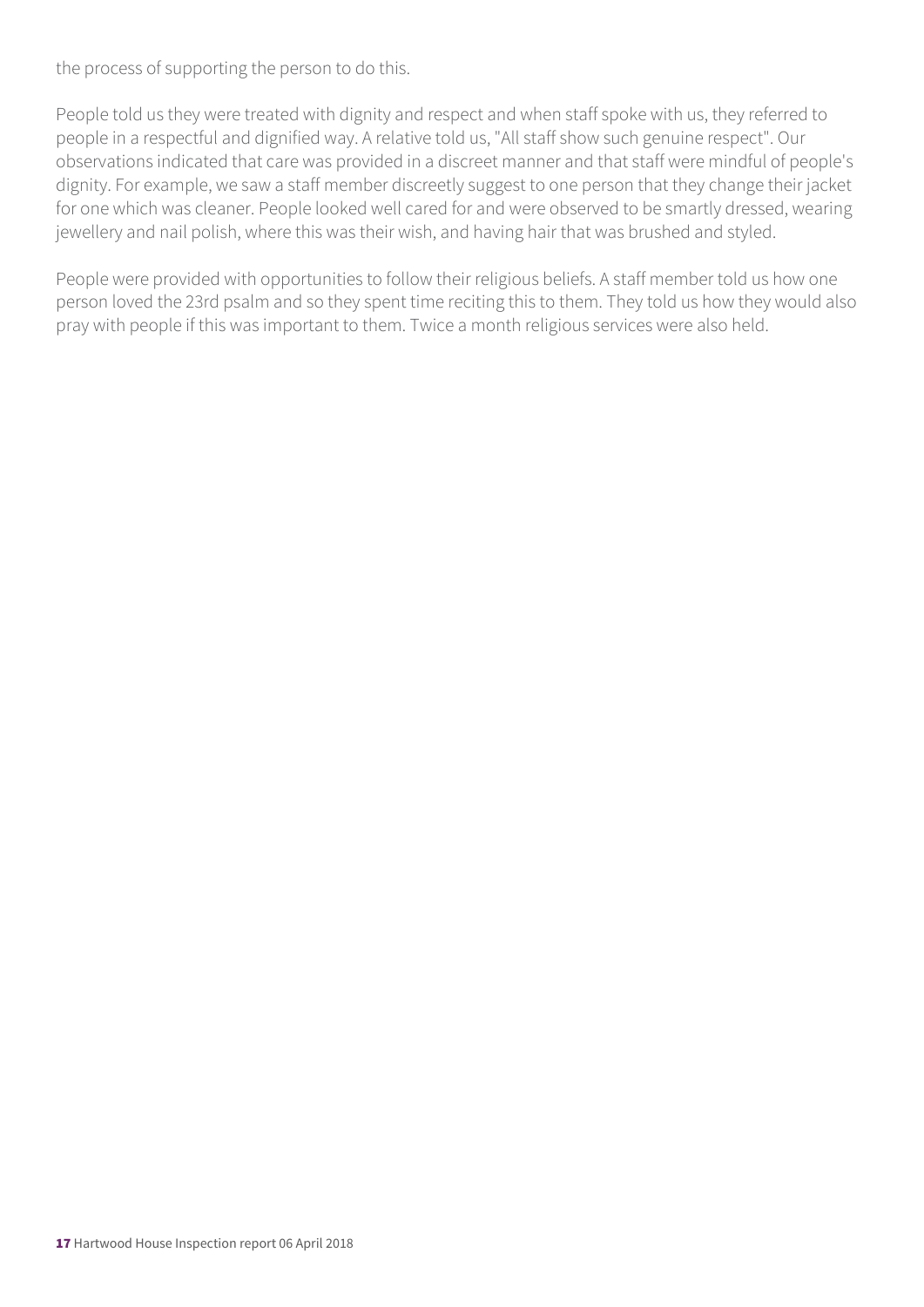## Is the service responsive?

# Our findings

People and their relatives told us that staff provided care that was responsive to people's needs. For example, one person said, "They take me as an individual" and a relative told us that staff had "An awareness of [family member] needs almost before she does".

Throughout our inspection we saw staff responding to people's needs and providing care and support in a person centred manner. We observed that staff were aware of people's needs and were knowledgeable about how people liked their care to be provided. For example, we observed one person became distressed whilst they sat in a communal area; staff had a very good understanding of how this person communicated their needs and understood that this person needed staff to assist them to the toilet. Staff calmly and discreetly supported this person, reassuring them at all times.

Staff knew the 'little things' that were important to people, such as when one person liked to have the first cup of tea of the day and which people enjoyed a warm milky drink before bed. Staff knew another person was reluctant to attend most activities but knew she loved to hear the pianist play and would sing along so they ensured she was encouraged to attend when this activity was on. The registered manager told us of an example where by one of the nurses had, through spending time with a person, discovered they had previously worked in a job where it had been important to them to be smartly dressed and attention paid to their appearance. The nurse also discovered that the person liked to read the Daily Telegraph and do the crossword. The nurse liaised with the person's legal representatives to ensure they had sufficient funds to purchase clothes, makeup and toiletries and the newspaper of her preference. In addition, the nurse arranged for the resident to visit a hairdresser on a weekly basis. This all helped to ensure that the person was able to maintain their personal appearance in line with their preferences.

One care worker had written about how they provided care that was responsive to people's needs noting, 'I like to think that I make a difference to our residents. Sometimes by doing little things like picking up a favourite loaf of bread on my way into work. I have also come in on a day off to walk a resident to the shop, or maybe to something that is happening in the village e.g. memorial parade or perhaps to the church. When I am on shift I talk to residents, look through family photos with them, also sometimes helping them to phone a family member so that they can talk to them. Of course, there are other things that I like to help them with but often it is the small and simple things that bring a smile!'

The service operated a 'Resident of the Day' arrangement. This involved the whole team including the care staff, chef, housekeeping staff and maintenance team reviewing all aspects of a person's care to ensure that it remained tailored to their individual needs and wishes and remained relevant. People also had a key worker, whose role was to develop a special relationship with the person, by for example, helping them settle when they first arrived at the home or co-ordinating their reviews and keeping their care plans up to date.

People and their families had been involved in developing plans of care which reflected people's wishes and preferences. 'This is Me' documents were being introduced. These contained a summary of people's needs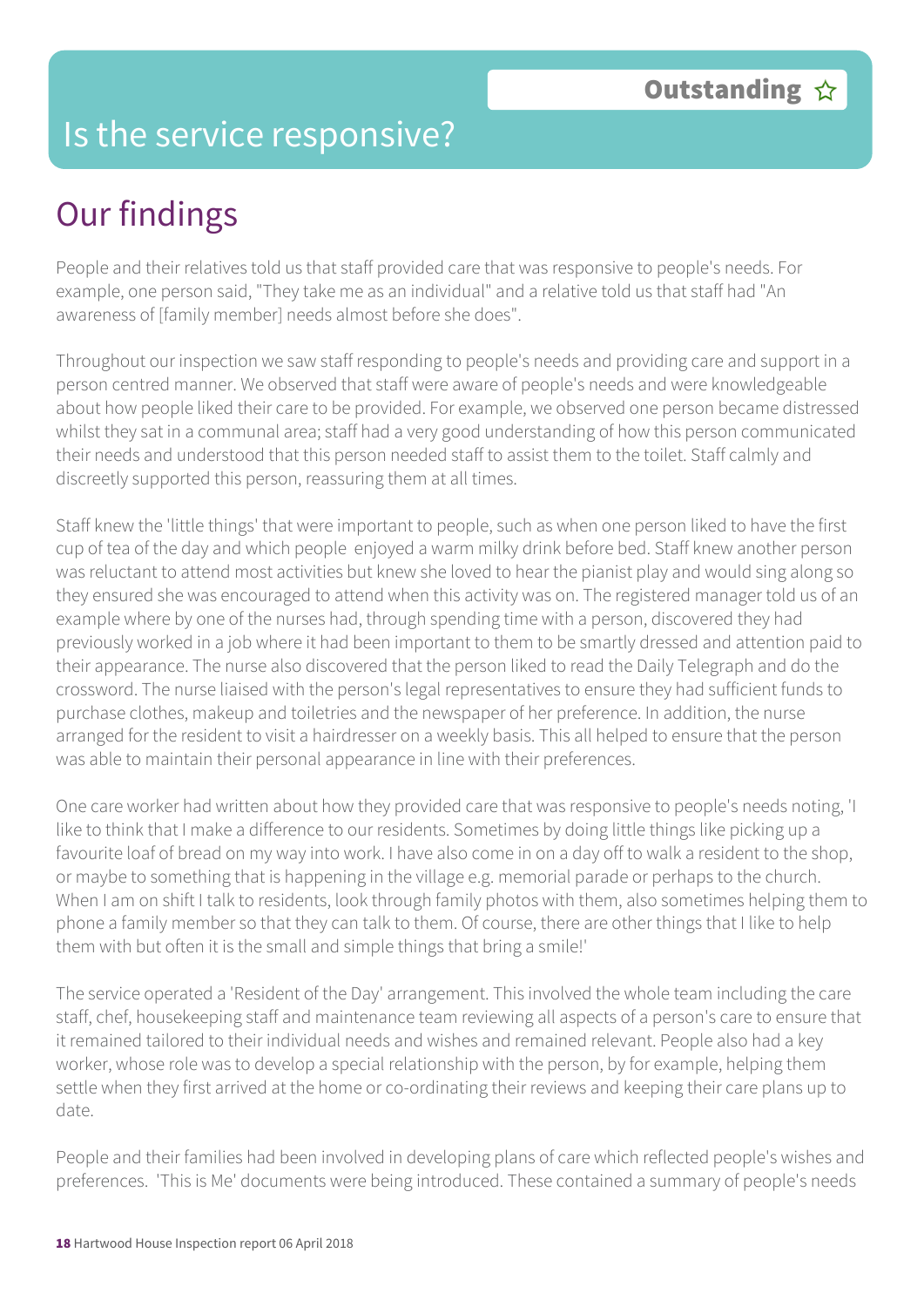and described the routines that were important to them and the things that might make them anxious or upset and how staff might respond best to this. These measures enabled staff to understand the person and the things that were important to them.

Relatives told us they were kept fully informed about their family member's wellbeing and told about concerns about their health or welfare and the outcome of health appointments. For example one relative told us, "Yes we have just had a three month assessment with [keyworker], they keep us up to date". People and their relatives told us that staff were good at identifying promptly any changes in their health or wellbeing. For example, a relative told us, "There have been three episodes where there has been a fantastic response…. [The person] had a bad infection and there was excellent communication with the GP and [the person] went into the community hospital for intravenous antibiotics". They went on to tell us how their relative had slipped out of bed. They told us, "Staff phoned me immediately, the paramedic came and the nurse knew her history and could tell the paramedic which were old and new bruises, the nurse knew her so well". We were told how another person moved into the home with diabetes which was insulin controlled. Regular blood sugar testing was undertaken by staff as part of the diabetes care plan management. Staff worked with the GP to adjust the treatment plan and support the person with the management of their diet. We were told that this had been successful and had resulted in the person no longer needing insulin or medicines to assist with the control of their diabetes.

There was evidence that the activities staff were looking for innovative ways of providing activities that met people's individual interests. For example, we were told how the activities team were planning a special day to celebrate the 100th anniversary of the death of one person's family member who had been a poet and a pilot in the war. There were plans for the day to include poetry readings accompanied by another family member interpreting the words in sign language for the hard of hearing or deaf. The person's relative told us, "They have gone the extra mile, it means so much to her".

Other activities included, seated exercise, musical bingo, themed coffee mornings, games, painting and a range of other interactive sessions including talks and quizzes. A range of external entertainers were provided including singers and musicians. During the inspection, people were observed to be enjoying a sing song led by a pianist. We saw that staff danced with one person and all those present sang happy birthday to another person. Therapy pets visited and time was set aside to ensure the animals, which included snakes and spiders, also visited people on an individual basis. We visited one person whose relatives showed us a picture of the person holding an owl. They told us, "They have managed to have some recent interesting things, like inside gardening and cooking, its very varied, all brilliant, their [people's] faces light up". Another relative told us, "There is always so much going on".

Time was set aside to provide one to one activities with people cared for in their rooms who could not or did not want to take part in the group activities. A member of the activities staff told us how she would read to people or discuss the news headlines with them and give hand massages. Some of the activities were focused around the needs of people living with dementia. For example, listening bingo was played with age appropriate pictures, which staff had found to be more inclusive for people with cognitive problems.

Special occasions were celebrated. For example, a party had been held on Burns Night. This had included a piper and the chef had made a haggis. A number of the people we spoke with recalled this event as being one they had greatly enjoyed. A relative told us how they had not been able to attend, so staff had sent them a video of their family member at the event. They said, "It was lovely to receive that". Other events were held throughout the year which family were invited to including a summer BBQ and Christmas celebrations. A pantomime had also been held at Christmas and a Valentine's Day tea dance was planned. The provider had purchased a mini bus for shared use by three of its local homes and on the first day of our inspection,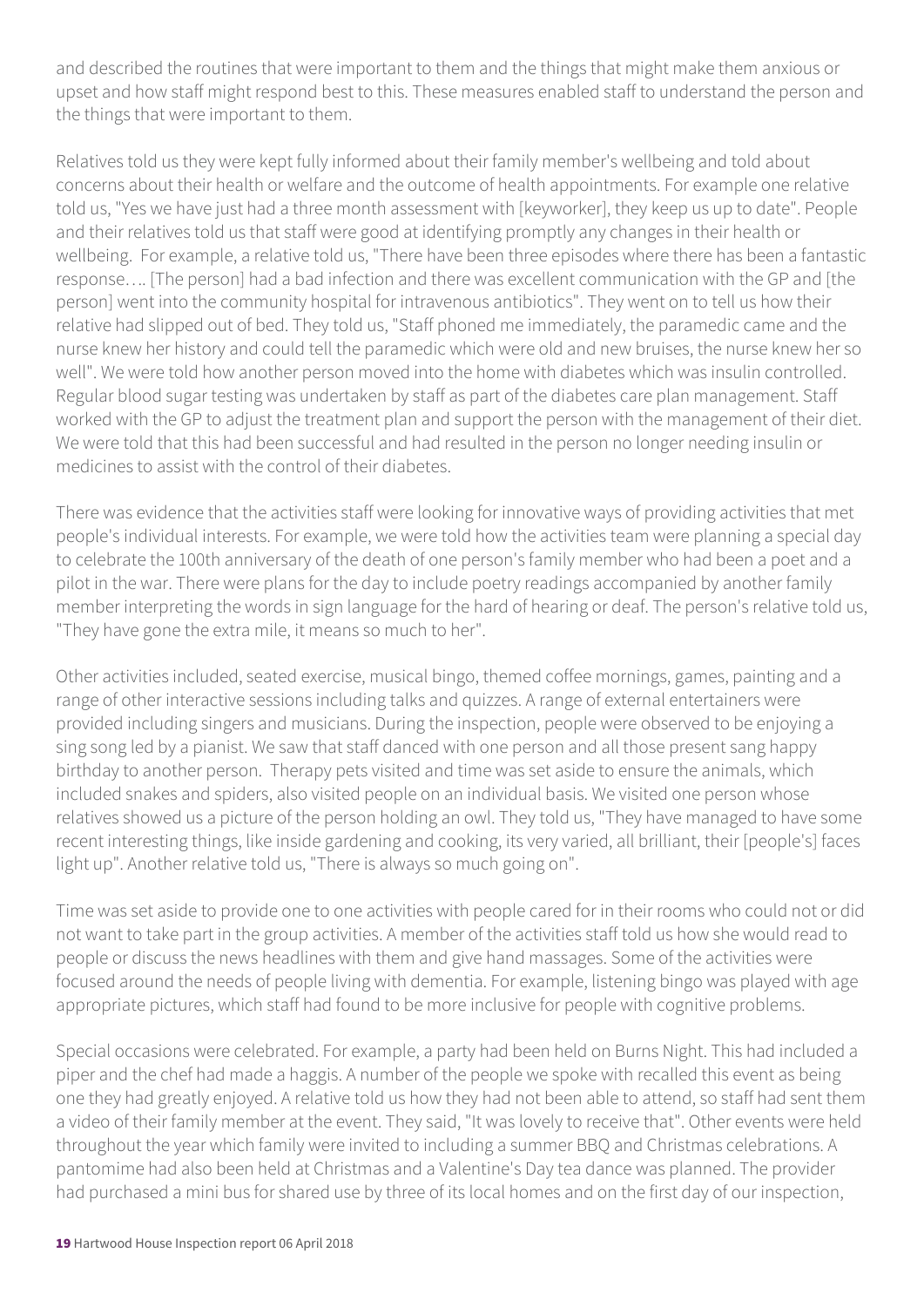some people were going out for a trip to a local museum. Other trips were planned to local attractions such as gardens.

People were supported to maintain links with the local community within which they lived. For example, people were supported to go for walks locally and to use the local shops and cafes. Staff at Hartwood House had been part of the drive to make Lyndhurst a dementia friendly town and people had been supported to go and watch the local remembrance day parade. Plans were being made to start holding quarterly meetings led by the Parkinson's Society to provide support to people newly diagnosed with the disease. These meetings were going to be open to members of the local community to attend if they wished. Children from the local primary schools came in to sing carols and there were plans for students from the local college to visit the home to lead art and design sessions. The activities staff had arranged for the local drama group to use Hartwood House to stage some of their dress rehearsals.

Action was being taken to embed the Accessible Information Standard (AIS) within the service. The AIS is a framework put in place from August 2016 making it a legal requirement for all providers to ensure people with a disability or sensory loss can access and understand information they are given. The registered manager showed an understanding of the AIS and of the need to support people's right to have information provided to them in a format that met their communication needs. To support staff with their understanding of this framework, they had each been given an information sheet on the standard and its implications for practice.

Staff supported people's communication needs, for example, one person could become frustrated when they were not able to express themselves clearly to others. Staff had requested the support of a speech and language therapist to support this person. A communication book and alphabet board had been introduced which staff were using to support the person to express their needs. We saw that another person had been referred to the visual impairment team following which aids had been provided to assist their vision and other people had access to talking books. One member of staff told us they were shortly going to be starting a course on the use of British Sign Language.

Information about how to complain was readily available within the service and within the service user guide. Records showed that when issues or complaints had been raised, these were investigated promptly and appropriate actions taken to ensure similar complaints did not occur again. People and their relatives were confident they could raise concerns with the registered manager and that these would be dealt with. For example, one person told us, "I'm not afraid to ask questions, I'd see the manager, I'd have no worries about speaking to the manager". A relative said, "I'd have no hesitation in raising anything and I know it would be dealt with straight away".

There was evidence that people were supported to have a comfortable and dignified death with their pain and other symptoms well managed. Nursing staff attended link meetings with the local hospice to develop their skills and knowledge and some had also undertaken additional training to help ensure that appropriate medicines were available to people nearing the end of their life to manage their pain and promote their dignity. Many of the compliments received by the service related to the compassionate manner in which end of life care had been provided, for example, we saw that one family member had recently written, "Thank you for all you have done for [the person]…you handled his last few days with compassion and understanding, we were so lucky to have found you".

Not everyone, as yet, had a detailed end of life care plan. The registered manager had already identified this as an area where improvements could be made and a staff member had been tasked with using a variety of resources to start helping people and their relatives feel empowered and positive about talking about death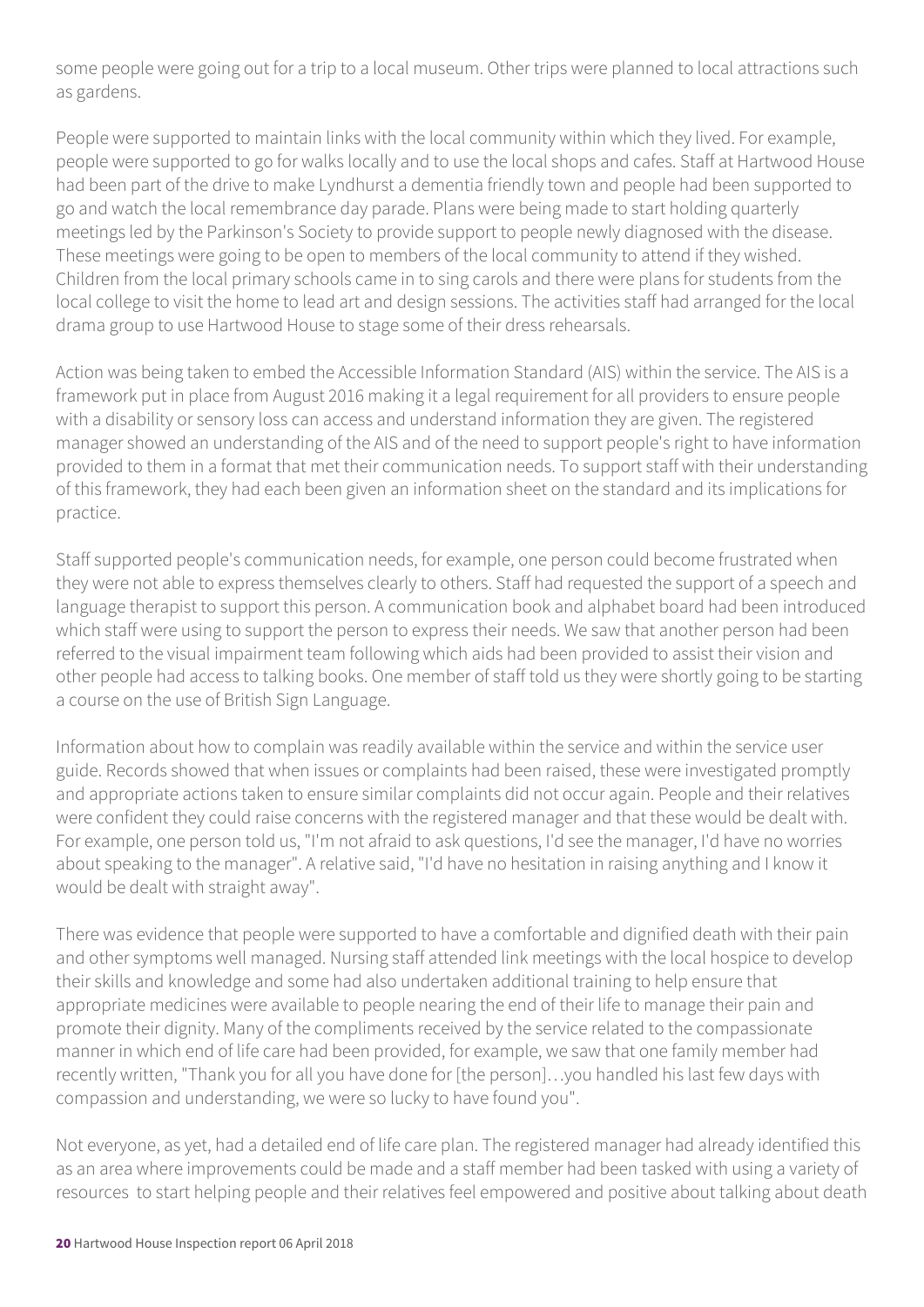and dying and recording their wishes in relation this.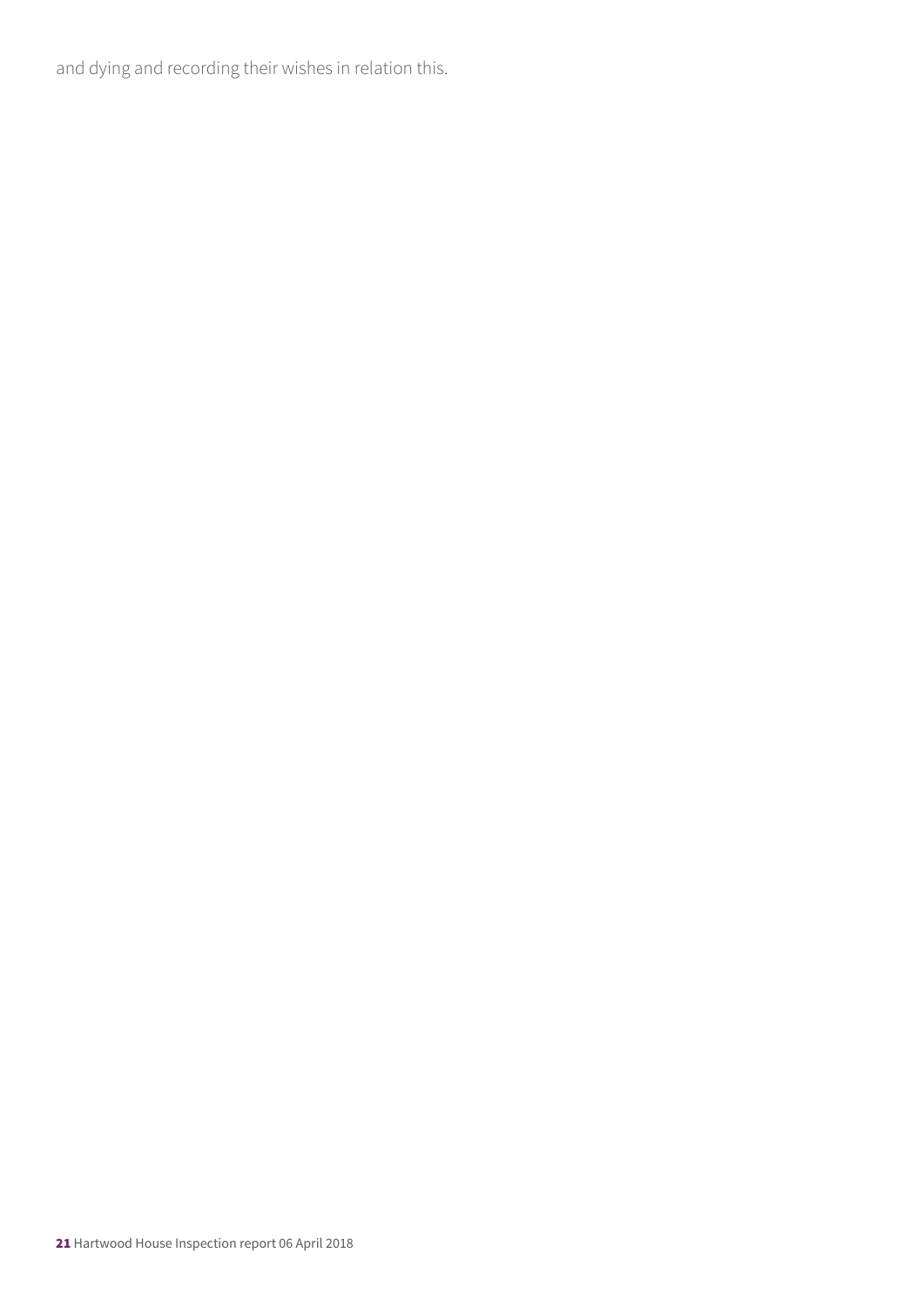# Our findings

People and their relatives told us the service was well led. One relative said, [The registered manager] is marvellous, a lovely lady". A second person's relatives said, "We've both had a lifetime working in health and social care. We've never seen such a brilliant home, [The registered manager] is incredible, but it goes through the whole team….any maintenance is done by [maintenance person] as soon as possible, I can't find fault".

The registered manager demonstrated a passion and enthusiasm for their role and spoke knowledgeably about the people living at the home and of the staff team that provided people's care. They explained that whilst they did not supervise all staff, they did perform all of the appraisals so that staff could have 'quality time' with them, but also to serve as an opportunity to be clear about responsibilities and set expectations in relation to performance. They told us they were proud of the staff team and of how they cared for people and they were confident that staff shared their vision for the service which was to continue to provide people with care focused on them as a person. The registered manager felt well supported by the provider who visited the service on a regular basis and demonstrated during our discussion with them, an understanding of the performance of, and challenges within, the service. The registered manager met with their peers every quarter and the provider had a leadership programme in place to support the continued professional development of the registered manager and senior team.

The registered manager and provider had systems in place to celebrate best practice and to demonstrate their appreciation of the staff team for going above and beyond in how they provided care and support to people. For example, staff could be nominated for the 'making a difference award' and the registered manager told us about how they brought in cakes every other Friday as recognition and thanks for the care they provided. However in spite of these measures, some staff told us they did not always feel supported and spoke about morale being low at times due to challenges around staffing levels and not always being able to give the level of care they wanted to. For example, comments included, "Teamwork is good, but we would like to see [the registered manager] on the floor more, they just leave it up to us", "We are hard workers, but are expected to do more, its very demanding, everyone is feeling it, we don't feel valued" and "No-one comes up to make sure I'm ok".

A number of staff also made reference to communication needing to improve, reporting mixed messages and at times lack of clarity about roles and responsibilities. We discussed this feedback with the registered manager and head of care and quality. They took the feedback seriously but were surprised, as the feedback was not in keeping with that from the staff survey from June 2017 where staff had reported relatively high job satisfaction. However, we were advised that action would be taken in response to the feedback and an open discussion held with staff about how morale could be improved.

There were effective systems in place to monitor and improve quality and safety within the service. A range of audits were undertaken on a regular basis including care documentation, infection control, health and safety and medicines management. Clear action plans were drafted in response to these audits or when shortfalls were noted. For example, additional measures had been put in place to ensure that the controlled